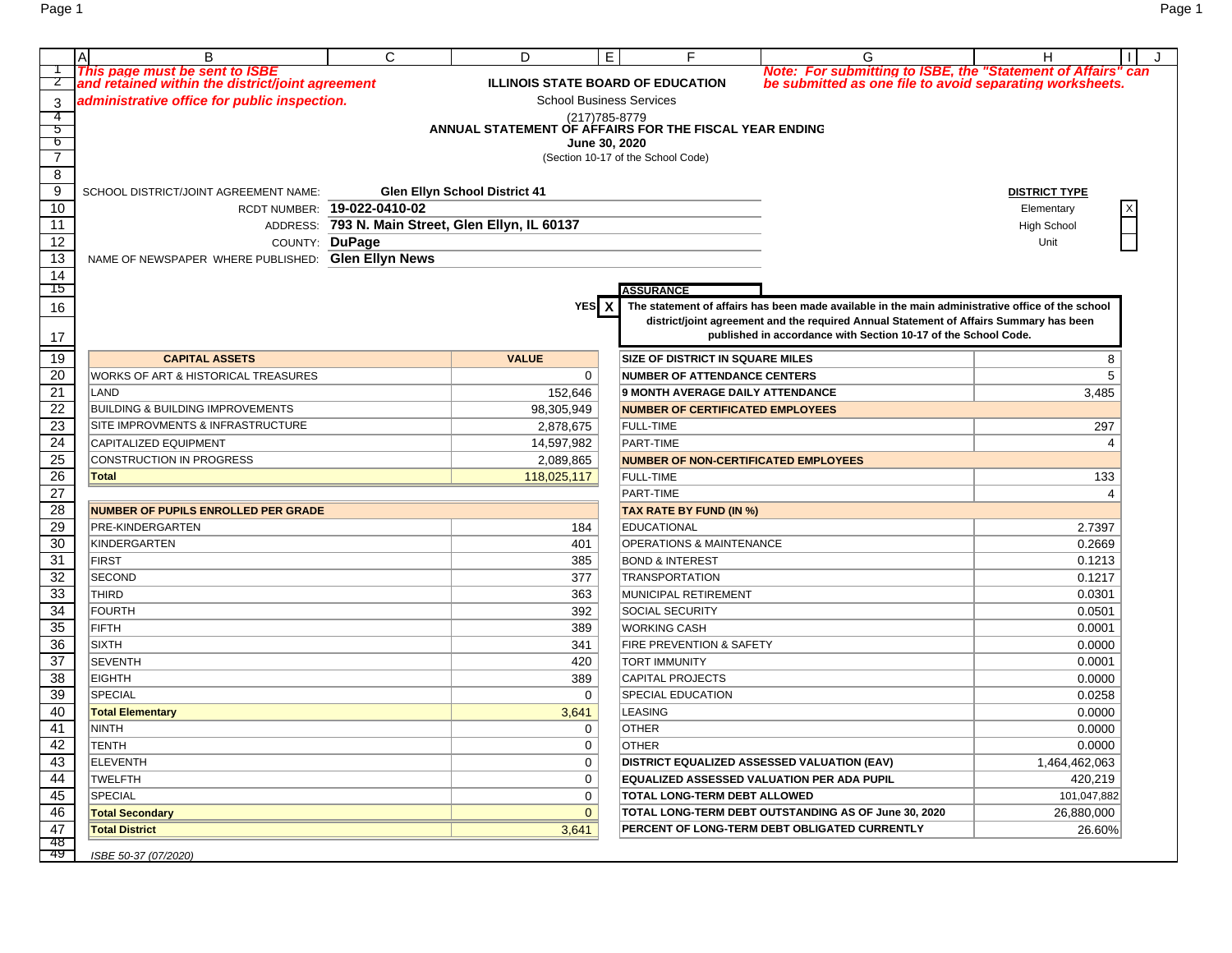| Page 2 | Page 2 |
|--------|--------|
|        |        |

|                | A                                             | B         | C           | D                  | Е                   |                                            | G                                | H                       |                     |             | Κ                            |
|----------------|-----------------------------------------------|-----------|-------------|--------------------|---------------------|--------------------------------------------|----------------------------------|-------------------------|---------------------|-------------|------------------------------|
| -1             |                                               |           |             |                    |                     | <b>STATEMENT OF ASSETS AND LIABILITIES</b> |                                  |                         |                     |             |                              |
| $\overline{2}$ |                                               |           |             |                    |                     | AS OF JUNE 30, 2020                        |                                  |                         |                     |             |                              |
| 3              |                                               |           |             |                    |                     |                                            |                                  |                         |                     |             |                              |
| 4              |                                               |           | (10)        | (20)               | (30)                | (40)                                       | (50)                             | (60)                    | (70)                | (80)        | (90)                         |
|                | <b>Description</b>                            | Acct      | Educational | Operations &       | <b>Debt Service</b> |                                            | <b>Municipal</b><br>Retirement & | <b>Capital Projects</b> | <b>Working Cash</b> | Tort        | <b>Fire Prevention &amp;</b> |
| 5              |                                               | <b>No</b> |             | <b>Maintenance</b> |                     | Transportation                             | <b>Social Security</b>           |                         |                     |             | Safety                       |
| 6              | <b>CURRENT ASSETS (100)</b>                   |           |             |                    |                     |                                            |                                  |                         |                     |             |                              |
|                | Cash (Accounts 111 thru 115)                  |           | 44,958,106  | 6,225,582          | 1,634,059           | 1,969,541                                  | 1,202,287                        | 2,707,763               | 648,446             | 15,280      | $\mathbf 0$                  |
| 8              | Investments                                   | 120       | 0           | $\Omega$           | 0                   | $\Omega$                                   | $\Omega$                         | $\mathbf 0$             | $\Omega$            | $\Omega$    | $\mathbf 0$                  |
| 9              | Taxes Receivable                              | 130       | 19,992,051  | 1,929,444          | 876,889             | 879,780                                    | 579,774                          |                         | 723                 | 723         | $\mathbf 0$                  |
| 10             | Interfund Receivables                         | 140       | $\Omega$    | $\Omega$           | $\Omega$            | $\Omega$                                   | $\Omega$                         | $\mathbf 0$             | $\mathbf{0}$        | $\mathbf 0$ | $\Omega$                     |
| 11             | Intergovernmental Accounts Receivable         | 150       | 796,956     | $\Omega$           | 0                   | 144,563                                    | $\mathbf 0$                      | $\mathbf 0$             | $\mathbf{0}$        | $\mathbf 0$ | $\Omega$                     |
| 12             | <b>Other Receivables</b>                      | 160       | 0           | $\mathbf 0$        | 0                   | $\mathbf 0$                                | $\mathbf 0$                      | $\mathbf 0$             | $\mathbf 0$         | 0           | $\mathbf 0$                  |
| 13             | Inventory                                     | 170       | $\pmb{0}$   | $\mathbf 0$        | $\mathbf 0$         | $\mathbf 0$                                | $\mathbf 0$                      | $\mathbf 0$             | $\mathbf 0$         | $\mathbf 0$ | $\mathbf 0$                  |
| 14             | Prepaid Items                                 | 180       | $\mathbf 0$ | $\Omega$           | $\Omega$            | $\Omega$                                   | $\Omega$                         | $\Omega$                | $\Omega$            | $\mathbf 0$ | $\mathbf 0$                  |
| 15             | <b>Other Current Assets</b>                   | 190       | $\Omega$    | $\Omega$           | $\Omega$            | $\mathbf 0$                                | $\Omega$                         | $\Omega$                | $\Omega$            | $\Omega$    | $\mathbf 0$                  |
| 16             | <b>Total Current Assets</b>                   |           | 65,747,113  | 8,155,026          | 2,510,948           | 2,993,884                                  | 1,782,061                        | 2,707,763               | 649,169             | 16,003      | $\mathbf{0}$                 |
| 17             | <b>CURRENT LIABILITIES (400)</b>              |           |             |                    |                     |                                            |                                  |                         |                     |             |                              |
| 18             | Interfund Payables                            | 410       | 0           | $\mathbf 0$        | 0                   | $\mathbf 0$                                | 0                                | $\mathbf 0$             |                     | $\mathbf 0$ | $\mathbf 0$                  |
| 19             | Intergovernmental Accounts Payable            | 420       | $\Omega$    | $\Omega$           | 0                   | $\mathbf 0$                                | $\mathbf 0$                      | $\Omega$                | $\mathbf{0}$        | $\mathbf 0$ | $\mathbf 0$                  |
| 20             | Other Payable                                 | 430       | 94,015      | 54,547             | 0                   | $\mathbf 0$                                | $\mathbf 0$                      | 2,257,769               | $\mathbf{0}$        | $\mathbf 0$ | $\mathbf 0$                  |
| 21             | <b>Contracts Payable</b>                      | 440       | 0           | $\mathbf{0}$       | 0                   | $\mathbf 0$                                | $\mathbf 0$                      | 0                       | $\mathbf 0$         | 0           | $\mathbf 0$                  |
| 22             | Loans Payable                                 | 460       | $\Omega$    | $\Omega$           | $\mathbf{0}$        | $\mathbf 0$                                | $\Omega$                         | $\mathbf 0$             | $\mathbf 0$         | $\mathbf 0$ | $\mathbf 0$                  |
| 23             | Salaries & Benefits Payable                   | 470       | 1,906,055   | (4, 472)           | 0                   | (11)                                       | 366                              | $\mathbf 0$             | $\mathbf 0$         | $\mathbf 0$ | $\mathbf 0$                  |
| 24             | Payroll Deductions & Withholdings             | 480       | $\Omega$    | $\Omega$           | $\Omega$            | $\Omega$                                   | $\Omega$                         | $\mathbf 0$             | $\Omega$            | $\Omega$    | $\mathbf 0$                  |
| 25             | Deferred Revenues & Other Current Liabilities | 490       | 40,538,629  | 3,908,649          | 1,776,392           | 1,782,250                                  | 1,174,499                        | $\mathbf 0$             | 1,465               | 1,465       | $\mathbf 0$                  |
| 26             | Due to Activity Fund Organizations            | 493       | $\Omega$    | $\Omega$           | $\Omega$            | $\Omega$                                   | $\Omega$                         | $\Omega$                | $\Omega$            | $\Omega$    | $\mathbf 0$                  |
| 27             | <b>Total Current Liabilities</b>              |           | 42,538,699  | 3,958,724          | 1,776,392           | 1,782,239                                  | 1,174,865                        | 2,257,769               | 1,465               | 1,465       | $\mathbf{0}$                 |
| 28             | <b>LONG-TERM LIABILITIES (500)</b>            |           |             |                    |                     |                                            |                                  |                         |                     |             |                              |
| 29             | Long-Term Debt Payable                        | 511       |             |                    |                     |                                            |                                  |                         |                     |             |                              |
| 30             | <b>Total Liabilities</b>                      |           | 42,538,699  | 3,958,724          | 1,776,392           | 1,782,239                                  | 1,174,865                        | 2,257,769               | 1,465               | 1,465       | $\mathbf{0}$                 |
| 31             | <b>Reserved Fund Balance</b>                  | 714       |             | 4,196,302          | 734,556             | 1,211,645                                  | 607,196                          | 449,994                 |                     | 14,538      | $\mathbf 0$                  |
| 32             | Unreserved Fund Balance                       | 730       | 23,208,414  |                    |                     |                                            |                                  |                         | 647,704             |             | $\Omega$                     |
| 33             | Investments in General Fixed Assets           |           |             |                    |                     |                                            |                                  |                         |                     |             |                              |
| 34             | <b>Total Liabilities and Fund Balances</b>    |           | 65,747,113  | 8,155,026          | 2,510,948           | 2,993,884                                  | 1,782,061                        | 2,707,763               | 649,169             | 16,003      | $\mathbf{0}$                 |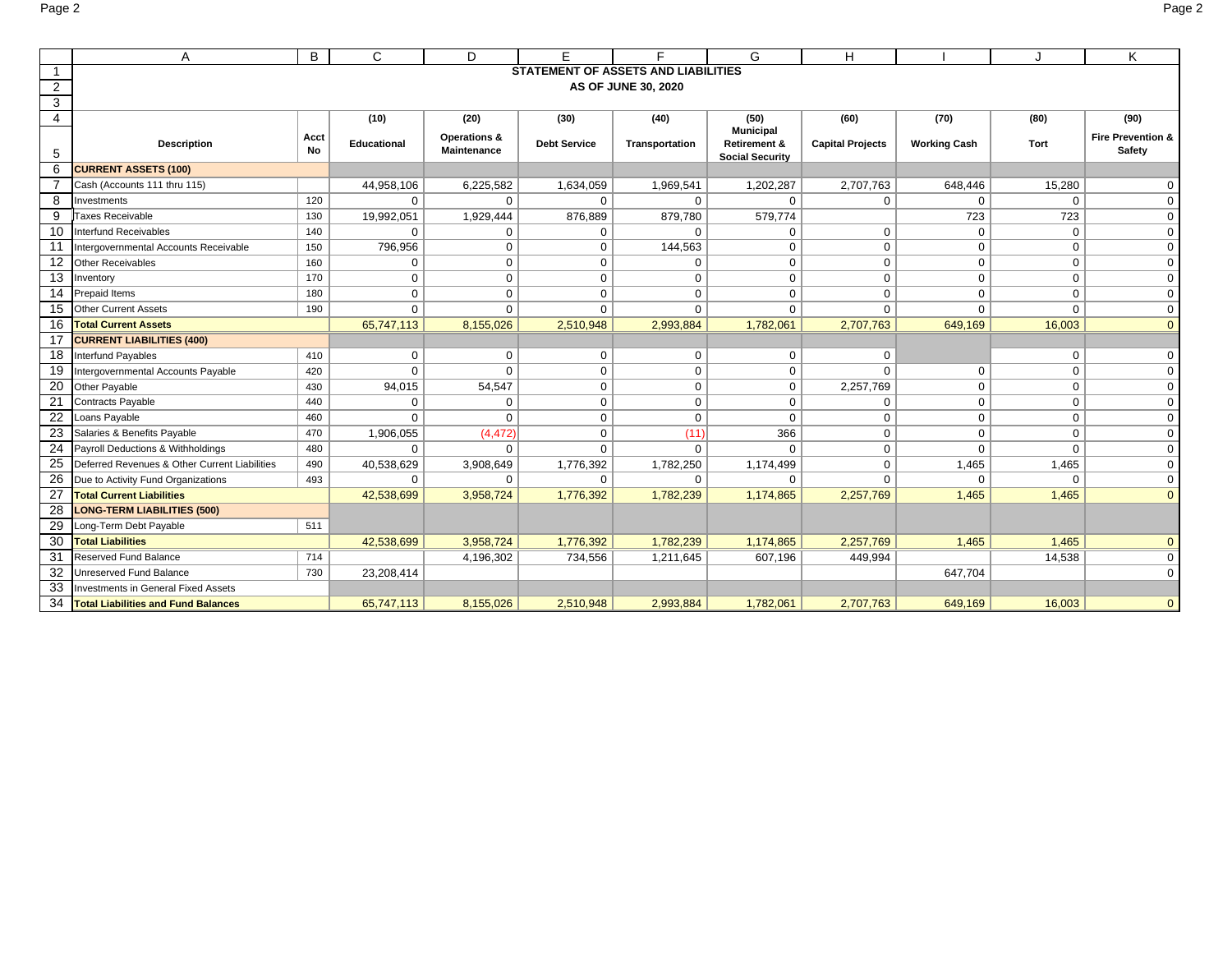|                |                                                                                                   | B         |                                                                                                       |                                                             | E                   |                |                                                   |                         |                     |                |                   |
|----------------|---------------------------------------------------------------------------------------------------|-----------|-------------------------------------------------------------------------------------------------------|-------------------------------------------------------------|---------------------|----------------|---------------------------------------------------|-------------------------|---------------------|----------------|-------------------|
|                | A                                                                                                 |           | С<br>STATEMENT OF REVENUES RECEIVED/REVENUES, EXPENDITURES DISBURSED/EXPENDITURES, OTHER SOURCES/USES | D                                                           |                     |                | G                                                 |                         |                     |                | Κ                 |
| $\mathbf{z}$   |                                                                                                   |           |                                                                                                       | AND CHANGES IN FUND BALANCE - FOR YEAR ENDING JUNE 30, 2020 |                     |                |                                                   |                         |                     |                |                   |
| उ              |                                                                                                   |           |                                                                                                       |                                                             |                     |                |                                                   |                         |                     |                |                   |
| $\overline{4}$ |                                                                                                   |           | (10)                                                                                                  | (20)                                                        | (30)                | (40)           | (50)                                              | (60)                    | (70)                | (80)           | (90)              |
|                |                                                                                                   | Acct      |                                                                                                       | Operations &                                                |                     |                | <b>Municipal</b>                                  |                         |                     |                | Fire Prevention & |
| 5              | <b>Description</b>                                                                                | <b>No</b> | Educational                                                                                           | Maintenance                                                 | <b>Debt Service</b> | Transportation | <b>Retirement &amp;</b><br><b>Social Security</b> | <b>Capital Projects</b> | <b>Working Cash</b> | <b>Tort</b>    | Safety            |
| 6              | <b>RECEIPTS/REVENUES</b>                                                                          |           |                                                                                                       |                                                             |                     |                |                                                   |                         |                     |                |                   |
|                | <b>Local Sources</b>                                                                              | 1000      | 41,444,477                                                                                            | 4,881,545                                                   | 1,738,662           | 1,701,450      | 965,209                                           | 132,007                 | 16.098              | 1.762          |                   |
|                | Flow-Through Received/Revenue from One District to                                                |           |                                                                                                       |                                                             |                     |                |                                                   |                         |                     |                |                   |
| 8              | <b>Another District</b>                                                                           | 2000      | $\Omega$                                                                                              | $\Omega$                                                    |                     | $\Omega$       | 0                                                 |                         |                     |                |                   |
| 9              | <b>State Sources</b>                                                                              | 3000      | 2.935.750                                                                                             | $\mathbf 0$                                                 | 503,750             | 584,354        | $\Omega$                                          | $\Omega$                | $\mathbf{0}$        | $\mathbf{0}$   | $\mathbf 0$       |
| 10             | <b>Federal Sources</b>                                                                            | 4000      | 1,699,704                                                                                             | $\Omega$                                                    | $\Omega$            | $\Omega$       | $\Omega$                                          | $\Omega$                |                     | $\Omega$       | 0                 |
| 11             | <b>Total Direct Receipts/Revenues</b>                                                             |           | 46,079,931                                                                                            | 4,881,545                                                   | 2,242,412           | 2,285,804      | 965.209                                           | 132,007                 | 16,098              | 1.762          | $\mathbf{0}$      |
| 12             | Rec./Rev. for "On Behalf" Payments                                                                | 3998      | 23,769,129                                                                                            |                                                             |                     |                |                                                   |                         |                     |                |                   |
| 13             | <b>Total Receipts/Revenues</b>                                                                    |           | 69,849,060                                                                                            | 4,881,545                                                   | 2,242,412           | 2,285,804      | 965,209                                           | 132,007                 | 16,098              | 1,762          | $\Omega$          |
| 14             | <b>DISBURSEMENTS/EXPENDITURES</b>                                                                 |           |                                                                                                       |                                                             |                     |                |                                                   |                         |                     |                |                   |
| 15             | Instruction                                                                                       | 1000      | 28,312,642                                                                                            |                                                             |                     |                | 570,769                                           |                         |                     |                |                   |
| 16             | <b>Support Services</b>                                                                           | 2000      | 11,733,080                                                                                            | 3,809,242                                                   |                     | 1,531,272      | 667,047                                           | 13,432,313              |                     | $\Omega$       | $\Omega$          |
| -17            | <b>Community Services</b>                                                                         | 3000      | 76,356                                                                                                | $\mathbf 0$                                                 |                     | 72             | 4,479                                             |                         |                     |                |                   |
| 18             | Payments to Other Districts & Govt Units                                                          | 4000      | 1,556,511                                                                                             | $\Omega$                                                    | $\Omega$            | $\Omega$       |                                                   |                         |                     | 0              |                   |
| 19             | <b>Debt Services</b>                                                                              | 5000      | 0                                                                                                     | $\Omega$                                                    | 2,372,650           | $\Omega$       | $\Omega$                                          |                         |                     | $\mathbf{0}$   | $\Omega$          |
| 20             | <b>Total Direct Disbursements/Expenditures</b>                                                    |           | 41,678,589                                                                                            | 3,809,242                                                   | 2,372,650           | 1,531,344      | 1,242,295                                         | 13,432,313              |                     | $\overline{0}$ | $\Omega$          |
| 21             | Disb./Expend. for "On Behalf" Payments                                                            | 4180      | 23,769,129                                                                                            | $\Omega$                                                    | $\Omega$            | $\Omega$       | $\Omega$                                          |                         |                     | $\overline{0}$ | $\mathbf{0}$      |
| 22             | <b>Total Disbursements/Expenditures</b>                                                           |           | 65,447,718                                                                                            | 3,809,242                                                   | 2,372,650           | 1,531,344      | 1,242,295                                         | 13.432.313              |                     | $\overline{0}$ | $\mathbf{0}$      |
| 23             | Excess of Direct Receipts/Revenues Over (Under)                                                   |           |                                                                                                       | 1,072,303                                                   |                     |                |                                                   | (13,300,306)            | 16,098              | 1,762          | $\Omega$          |
|                | <b>Direct</b> Disbursements/Expenditures                                                          | 7000      | 4,401,342                                                                                             |                                                             | (130, 238)          | 754,460        | (277,086)                                         |                         |                     |                |                   |
| 24<br>25       | <b>Other Sources of Funds</b><br><b>Other Uses of Funds</b>                                       |           |                                                                                                       | 3,151,000                                                   |                     |                |                                                   | 3,151,000               |                     |                |                   |
|                |                                                                                                   | 8000      | 3,151,000                                                                                             | 3,151,000                                                   |                     |                |                                                   |                         |                     |                |                   |
| 26             | <b>Total Other Sources/Uses of Funds</b><br>Lxcess or receipts/rtevenues & Other Sources or Funds |           | (3, 151, 000)                                                                                         | $\Omega$                                                    | $\Omega$            | $\Omega$       | $\Omega$                                          | 3,151,000               | $\Omega$            | $\Omega$       | $\Omega$          |
| 27             | (Over/Linder) Expenditures/Disbursements & Other Lises of                                         |           | 1,250,342                                                                                             | 1,072,303                                                   | (130, 238)          | 754,460        | (277,086)                                         | (10, 149, 306)          | 16,098              | 1,762          | $\mathbf{0}$      |
| 28             | Beginning Fund Balances - July 1, 2019                                                            |           | 21,958,072                                                                                            | 3,123,999                                                   | 864,794             | 457,185        | 884,282                                           | 10,599,300              | 631,606             | 12,776         |                   |
| 29             | Other Changes in Fund Balances Increases                                                          |           |                                                                                                       |                                                             |                     |                |                                                   |                         |                     |                |                   |
| 30             | (Decreases)<br><b>Ending Fund Balances June 30, 2020</b>                                          |           | 23,208,414                                                                                            | 4,196,302                                                   | 734,556             | 1,211,645      | 607,196                                           | 449,994                 | 647,704             | 14,538         |                   |
|                |                                                                                                   |           |                                                                                                       |                                                             |                     |                |                                                   |                         |                     |                |                   |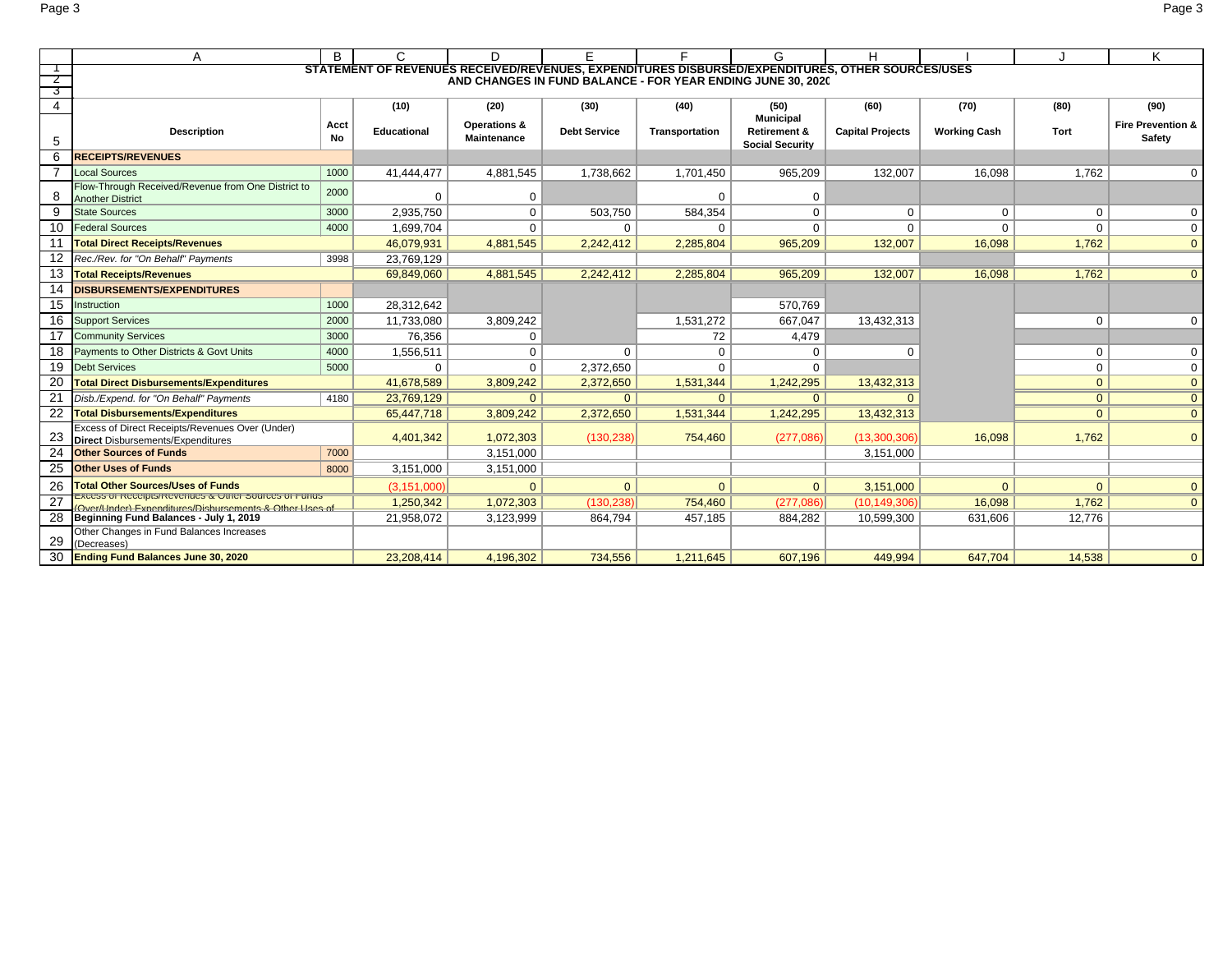Page 4 Page 4

|                 | B                                                                                                                                                                                                                              | C                                                                                                                                                                                               | D.   | E.            |                                          | G                    | н              |                                                                          |                         | Κ                   |        | M                 |
|-----------------|--------------------------------------------------------------------------------------------------------------------------------------------------------------------------------------------------------------------------------|-------------------------------------------------------------------------------------------------------------------------------------------------------------------------------------------------|------|---------------|------------------------------------------|----------------------|----------------|--------------------------------------------------------------------------|-------------------------|---------------------|--------|-------------------|
|                 |                                                                                                                                                                                                                                |                                                                                                                                                                                                 |      |               |                                          |                      |                | ANNUAL STATEMENT OF AFFAIRS SUMMARY FOR FISCAL YEAR ENDING JUNE 30, 2020 |                         |                     |        |                   |
|                 |                                                                                                                                                                                                                                |                                                                                                                                                                                                 |      |               |                                          |                      |                |                                                                          |                         |                     |        |                   |
| $\overline{2}$  |                                                                                                                                                                                                                                |                                                                                                                                                                                                 |      |               |                                          |                      |                |                                                                          |                         |                     |        |                   |
| 3               |                                                                                                                                                                                                                                | The summary must be published in the local newspaper.                                                                                                                                           |      |               |                                          |                      |                |                                                                          |                         |                     |        |                   |
| $\overline{4}$  |                                                                                                                                                                                                                                |                                                                                                                                                                                                 |      |               |                                          |                      |                |                                                                          |                         |                     |        |                   |
|                 | Copies of the detailed Annual Statement of Affairs for the Fiscal Year Ending June 30, 2020 will be available for public inspection in the school district/joint agreement administrative office by December 1, annually. Indi |                                                                                                                                                                                                 |      |               |                                          |                      |                |                                                                          |                         |                     |        |                   |
| 5               |                                                                                                                                                                                                                                | review this Annual Statement of Affairs should contact:                                                                                                                                         |      |               |                                          |                      |                |                                                                          |                         |                     |        |                   |
| 6               |                                                                                                                                                                                                                                | <b>Glen Ellyn School District 41</b>                                                                                                                                                            |      |               | 793 N. Main Street, Glen Ellyn, IL 60137 |                      |                | 630-790-6400                                                             |                         | 8:30 AM to 4:30 PM  |        |                   |
| $\overline{7}$  | School District/Joint Agreement Name                                                                                                                                                                                           |                                                                                                                                                                                                 |      |               | Address                                  |                      |                | Telephone                                                                |                         | Office Hours        |        |                   |
| 8               |                                                                                                                                                                                                                                | Also by January 15, annually the detailed Annual Statement of Affairs for the Fiscal Year Ending June 30, 2020, will be posted on the Illinois State Board of Education's website@www.isbe.net. |      |               |                                          |                      |                |                                                                          |                         |                     |        |                   |
| 9               |                                                                                                                                                                                                                                |                                                                                                                                                                                                 |      |               |                                          |                      |                |                                                                          |                         |                     |        |                   |
| 10 <sup>1</sup> | SUMMARY: The following is the Annual Statement of Affairs Summary that is required to be published by the school district/joint agreement for the past fiscal year.                                                            |                                                                                                                                                                                                 |      |               |                                          |                      |                |                                                                          |                         |                     |        |                   |
| 11              |                                                                                                                                                                                                                                |                                                                                                                                                                                                 |      |               |                                          |                      |                |                                                                          |                         |                     |        |                   |
| 12              |                                                                                                                                                                                                                                | Statement of Operations as of June 30, 2020                                                                                                                                                     |      |               |                                          |                      |                |                                                                          |                         |                     |        |                   |
|                 |                                                                                                                                                                                                                                |                                                                                                                                                                                                 |      |               | Operations &                             |                      |                | Municipal                                                                |                         |                     |        | Fire Prevention & |
| 13              |                                                                                                                                                                                                                                |                                                                                                                                                                                                 |      | Educational   | Maintenance                              | <b>Debt Services</b> | Transportation | Retirement/Social<br>Security                                            | <b>Capital Projects</b> | <b>Working Cash</b> | Tort   | Safety            |
| 14              | <b>Local Sources</b>                                                                                                                                                                                                           |                                                                                                                                                                                                 | 1000 | 41,444,477    | 4,881,545                                | 1,738,662            | 1,701,450      | 965,209                                                                  | 132,007                 | 16.098              | 1.762  |                   |
| 15              | <b>Nietrict to Another Nietrict</b>                                                                                                                                                                                            | riow-Through Receipts/Revenues from One                                                                                                                                                         | 2000 |               |                                          |                      |                |                                                                          |                         |                     |        |                   |
| 16              | <b>State Sources</b>                                                                                                                                                                                                           |                                                                                                                                                                                                 | 3000 | 2.935.750     |                                          | 503,750              | 584,354        |                                                                          |                         |                     |        |                   |
| 17              | <b>Federal Sources</b>                                                                                                                                                                                                         |                                                                                                                                                                                                 | 4000 | 1,699,704     |                                          |                      |                |                                                                          |                         |                     |        |                   |
| 18              | <b>Total Direct Receipts/Revenues</b>                                                                                                                                                                                          |                                                                                                                                                                                                 |      | 46,079,931    | 4,881,545                                | 2,242,412            | 2,285,804      | 965,209                                                                  | 132,007                 | 16,098              | 1,762  |                   |
| 19              |                                                                                                                                                                                                                                | <b>Total Direct Disbursements/Expenditures</b>                                                                                                                                                  |      | 41,678,589    | 3,809,242                                | 2,372,650            | 1,531,344      | 1,242,295                                                                | 13,432,313              |                     |        |                   |
| 20              | Other Sources/Uses of Funds                                                                                                                                                                                                    |                                                                                                                                                                                                 |      | (3, 151, 000) | $\Omega$                                 |                      |                |                                                                          | 3,151,000               |                     |        |                   |
| 21              | Beginning Fund Balances - July 1, 2019                                                                                                                                                                                         |                                                                                                                                                                                                 |      | 21,958,072    | 3,123,999                                | 864.794              | 457,185        | 884,282                                                                  | 10,599,300              | 631,606             | 12,776 |                   |
| 22              | Other Changes in Fund Balances                                                                                                                                                                                                 |                                                                                                                                                                                                 |      |               |                                          |                      |                |                                                                          |                         |                     |        |                   |
| 23              | <b>Ending Fund Balances June 30, 2020</b>                                                                                                                                                                                      |                                                                                                                                                                                                 |      | 23,208,414    | 4,196,302                                | 734,556              | 1.211.645      | 607.196                                                                  | 449.994                 | 647.704             | 14,538 |                   |
|                 |                                                                                                                                                                                                                                |                                                                                                                                                                                                 |      |               |                                          |                      |                |                                                                          |                         |                     |        |                   |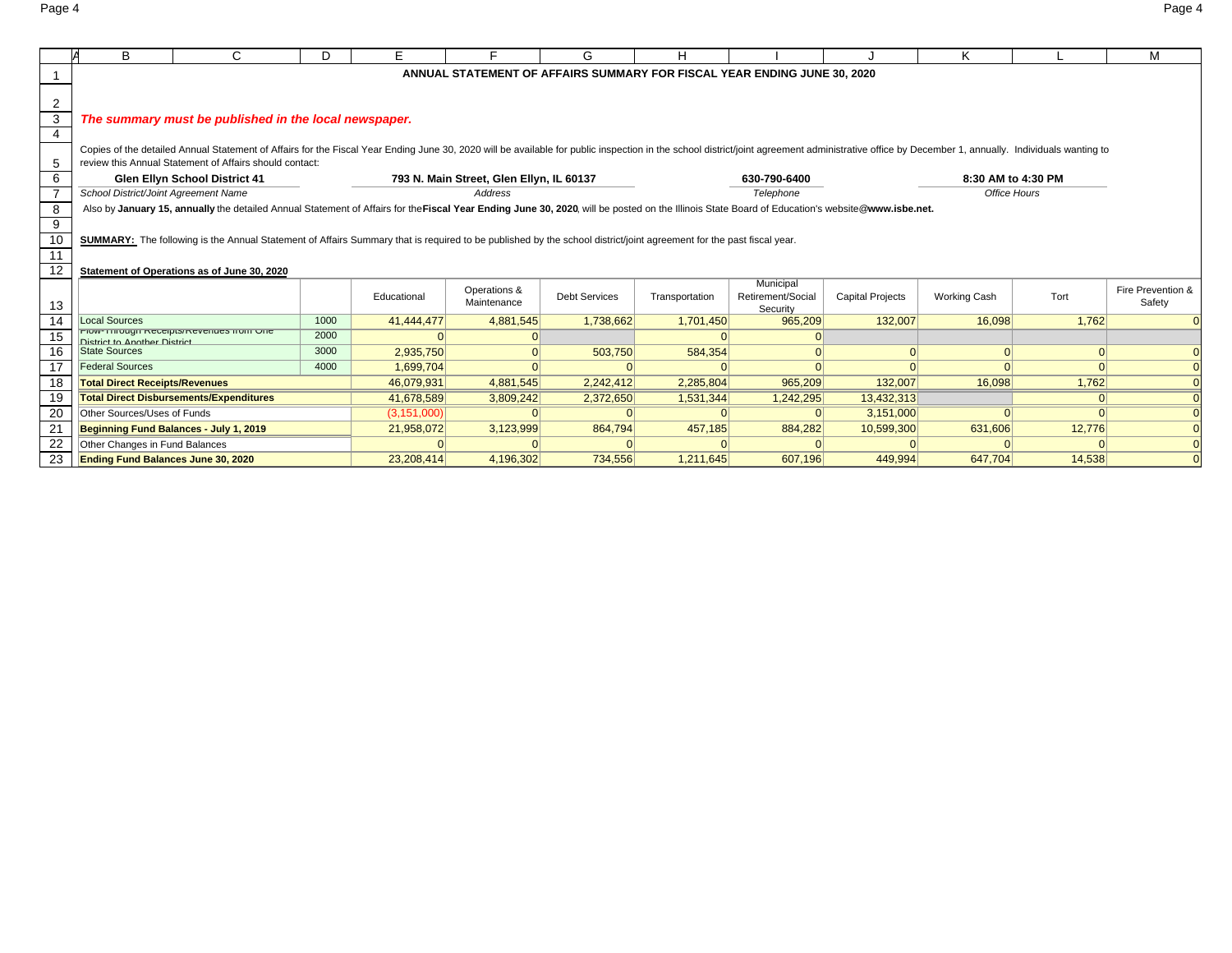|                                                                          | B<br>A                                                 | C                                                                                 | D                                                                                           | E.                                                            | F                                                               | G |
|--------------------------------------------------------------------------|--------------------------------------------------------|-----------------------------------------------------------------------------------|---------------------------------------------------------------------------------------------|---------------------------------------------------------------|-----------------------------------------------------------------|---|
| $\mathbf{1}$                                                             |                                                        |                                                                                   | SALARY SCHEDULE OF GROSS PAYMENTS FOR CERTIFICATED PERSONNEL AND NON-CERTIFICATED PERSONNEL |                                                               |                                                                 |   |
|                                                                          |                                                        |                                                                                   |                                                                                             |                                                               |                                                                 |   |
| $\frac{2}{3}$                                                            |                                                        |                                                                                   |                                                                                             |                                                               |                                                                 |   |
|                                                                          |                                                        | This listing must be published in the local newspaper, sent to ISBE, and retained |                                                                                             |                                                               |                                                                 |   |
| $\begin{array}{r} 4 \\ 5 \\ \hline 6 \\ 7 \end{array}$                   |                                                        | within your district/joint agreement administrative office for public inspection. |                                                                                             |                                                               |                                                                 |   |
|                                                                          |                                                        |                                                                                   |                                                                                             |                                                               |                                                                 |   |
|                                                                          | Glen Ellyn School District 41                          |                                                                                   |                                                                                             |                                                               |                                                                 |   |
| 8                                                                        | 19-022-0410-02                                         |                                                                                   |                                                                                             |                                                               |                                                                 |   |
|                                                                          |                                                        |                                                                                   |                                                                                             |                                                               |                                                                 |   |
| $\overline{9}$                                                           | <b>GROSS PAYMENT FOR CERTIFIDE PERSONNEL</b>           |                                                                                   |                                                                                             |                                                               |                                                                 |   |
| 10                                                                       |                                                        |                                                                                   |                                                                                             |                                                               |                                                                 |   |
| 11                                                                       |                                                        |                                                                                   |                                                                                             |                                                               |                                                                 |   |
| 12<br>13                                                                 | Salary Range: Less Than \$25,000<br>ADAMIK, LINDA      | Salary Range: \$25,000 - \$39,999<br><b>DORSEY, STEPHANIE</b>                     | Salary Range: \$40,000 - \$59,999<br>ALFIERI, CARLY                                         | Salary Range: 60,000 - \$89,999<br><b>ALDRICH, KRISTINE M</b> | Salary Range: \$90,000 and over<br><b>ABBOTT, CHRISTOPHER C</b> |   |
| 14                                                                       | AGARWAL, ANJALI                                        | MCNAMARA, ANDREA                                                                  | ALLISON, JESSICA                                                                            | ANDONOPOULOS, JAMIE                                           | ALEMIS, GEORGIA                                                 |   |
| 15                                                                       |                                                        |                                                                                   |                                                                                             |                                                               |                                                                 |   |
| 16                                                                       | AHLBERG, CHRISTINE                                     | PRESSLY, ELLE K                                                                   | ANDERSON, AMY                                                                               | ARMSTRONG, IAN S                                              | ALLEN, TAMI                                                     |   |
| 17                                                                       | <b>ANDERSON, MAUREEN</b><br>ARNOLD, CANDICE            |                                                                                   | ANNICELLA, ALEXANDRA<br><b>BOCEK, KATHRYN</b>                                               | BATTAGLIA, SAMANTHA L<br><b>BAUER, MICHELLE</b>               | ANDERSON, LINDA M<br>ANDRES, ADAM C                             |   |
| 18                                                                       | <b>ATHAR, SHAHLA</b>                                   |                                                                                   | BRUNS, DEZIRAE                                                                              |                                                               | <b>BARKER, BRENT J</b>                                          |   |
| 19                                                                       | <b>AUDY, SYDNEY</b>                                    |                                                                                   | <b>BULSTER, TIMOTHY M</b>                                                                   | BAUMGARTNER, KATELYN                                          |                                                                 |   |
|                                                                          | <b>BABIARZ, JACQUELINE</b>                             |                                                                                   |                                                                                             | BERG, ANNE M                                                  | BEAMAN, HEATHER                                                 |   |
| 20                                                                       |                                                        |                                                                                   | CANFIELD, LAUREN                                                                            | BOHN, AMY                                                     | BERENSCHOT, LAURIE A                                            |   |
| 21                                                                       | <b>BAKKEN, SHELBY</b><br><b>BALLENGER, CHRISTINE J</b> |                                                                                   | CASAS, JANICE<br>CATALANO, LAUREN                                                           | <b>BOLLINGER, ROBIN</b><br><b>BOWER, JOHN M</b>               | <b>BISHOP, AMY</b><br><b>BLAZEK, CHRISTOPHER E</b>              |   |
|                                                                          |                                                        |                                                                                   |                                                                                             |                                                               | <b>BOOTH, TINA</b>                                              |   |
|                                                                          | <b>BERKSHIRE, LAURA A</b>                              |                                                                                   | CORREA, LETICIA                                                                             | BRENNAN, KATHLEEN E                                           |                                                                 |   |
| $\frac{22}{23}$<br>$\frac{23}{24}$<br>$\frac{25}{26}$<br>$\frac{26}{27}$ | <b>BESSERT, BRIANA M</b>                               |                                                                                   | DENNEY, ALEXANDRA                                                                           | <b>BROWN, NATHANIEL F</b>                                     | <b>BRADFORD, ERIN F</b>                                         |   |
|                                                                          | <b>BINDRA, RITU</b>                                    |                                                                                   | DESIMONE, MEGAN                                                                             | BRUNS, MATTHEW R                                              | <b>BREWSTER, CHARLES T</b>                                      |   |
|                                                                          | <b>BIRNS, SUSAN M</b><br>BOAZ-MONTZKA, ELIZABETH       |                                                                                   | DHARANI, ALYSHA<br><b>FADER, SHERI</b>                                                      | <b>BULICEK BRACY, DEBRA</b>                                   | <b>BUCCOLA, HEATHER</b>                                         |   |
|                                                                          |                                                        |                                                                                   |                                                                                             | BYRNE, BETHMARIE                                              | <b>BUCHHOLZ, LISA M</b>                                         |   |
| 28                                                                       | <b>BOTTERWECK, BRUCE</b><br><b>BOYER, LORI</b>         |                                                                                   | FOURNIER, BAO TRAN<br><b>FRAME, CHRISTIE</b>                                                | CALDERON, JACQUELYN                                           | <b>BUCKLEY, BETSY</b><br><b>BURKE, JEFFREY J</b>                |   |
| 29<br>30                                                                 | <b>BROWN, DON E</b>                                    |                                                                                   |                                                                                             | CALLICOAT, MARCIE                                             |                                                                 |   |
| 31                                                                       | <b>BRUESCH, JANET B</b>                                |                                                                                   | GARMON, JESSICA<br><b>GILLETTE, JENNIFER</b>                                                | CARMICHAEL, TYLER J<br><b>CIRAN, LAUREN</b>                   | CAPENIGRO, DENISE<br><b>CASPERS, SCOTT G</b>                    |   |
|                                                                          | <b>BUCKLEY, MOLLIE</b>                                 |                                                                                   |                                                                                             | <b>COMERFORD, LUCY</b>                                        | CASSIDY, DENISE L                                               |   |
| 32<br>33                                                                 | CAMPBELL, JOYCE                                        |                                                                                   | GONZALEZ, DEANNA<br><b>GRANDE, MARY</b>                                                     |                                                               | <b>CHAVEZ, JENNIFER</b>                                         |   |
| 34                                                                       | CARAPELLA, JACQUELINE-JEAN                             |                                                                                   | <b>GRAUNKE, BENJAMIN J</b>                                                                  | CONNELL, AMANDA<br>COOPER, BRETT A                            | CHMELIK, JEANNE                                                 |   |
| 35                                                                       | CAREY, JOYCE C                                         |                                                                                   | HEKMA, THOMAS W                                                                             | CORTEZ, JENNIFER                                              | CLEGG, ELOISE                                                   |   |
| 36                                                                       | CARRINGTON-RILEY, CHRISTINA M                          |                                                                                   |                                                                                             | COX, JAIME                                                    | <b>CONLIN, MARCI</b>                                            |   |
| 37                                                                       | CODINHA, AUTUMN                                        |                                                                                   | JANSON, VALERIE<br>JEFFERSON, HAYLEY                                                        | <b>CRIFASE, NICHOLAS L</b>                                    | <b>CONNOLLY, NANCY</b>                                          |   |
| 38                                                                       | COMMO, JESSICA                                         |                                                                                   | <b>KEMPER, MEGAN</b>                                                                        | <b>CROUCH, WHITNEY E</b>                                      | <b>COUZENS, MICHELE C</b>                                       |   |
| 39                                                                       | COX, JENNIFER                                          |                                                                                   | KLJAKO, NOOR                                                                                | CZUMA, CHRISTINA                                              | CRUM, KAREN                                                     |   |
| 40                                                                       | <b>CRISTIANO, SUSAN</b>                                |                                                                                   | KRAMER, KATHERINE                                                                           | D'ANGELO, ELIZABETH                                           | DALLMAN, LUCILLE                                                |   |
| 41                                                                       | <b>CROLL, TAMMY</b>                                    |                                                                                   | KRYZAK, KAITLYNN                                                                            | DENTINGER, PATRICIA A                                         | DEPALO, JAMES M                                                 |   |
| 42                                                                       | <b>DELAHANTY, MARIE D</b>                              |                                                                                   | <b>MASON, KIMBERLY</b>                                                                      | DETTMER, ALEXIS                                               | <b>DEPORTER, ERIC L</b>                                         |   |
| 43                                                                       | DIFABIO, WILLIAM D                                     |                                                                                   | MCCAUSLAND, IAN P                                                                           | DOMABYL, JOE D                                                | DI SILVESTRO, JANET                                             |   |
| 44                                                                       | DIRKMAAT, HEIDI                                        |                                                                                   | MCCAUSLAND, MOLLY                                                                           | DRAGAS, JORIE                                                 | <b>DIVELEY, STEPHEN E</b>                                       |   |
| 45                                                                       | <b>DUCKHORN, SARAH</b>                                 |                                                                                   | MIHALCEA FLORES, ELENA                                                                      | DUDLEY, ERICKA                                                | DIXON, SCOTT B                                                  |   |
| 46                                                                       | <b>ELVART, SALLY</b>                                   |                                                                                   | NELSON, ANNE                                                                                | EBERT, CARRIE                                                 | DOYLE, JOAN                                                     |   |
| 47                                                                       | FATIMA, FARIHA                                         |                                                                                   | NORGAARD, ERICA                                                                             | <b>FALCO, KATHLEEN</b>                                        | DOYLE, KRISTYN                                                  |   |
| 48                                                                       | <b>FITZPATRICK, KATHLEEN</b>                           |                                                                                   | PAPINEAU, NICHOLAS                                                                          | FILMER, JANE E                                                | DUVALSAINT, JULIE                                               |   |
| 49                                                                       | <b>GANSER, HEATHER</b>                                 |                                                                                   | PATTERSON, DANIELLE                                                                         | <b>FLORES, WALTER A</b>                                       | EARNEST, LISA                                                   |   |
| 50                                                                       | <b>GEBALLE, LESLIE</b>                                 |                                                                                   | PETRAMALE, MEGAN                                                                            | GAJEWSKI, ELENI                                               | <b>EVANS, KAREN</b>                                             |   |
| 51                                                                       | <b>GILLIGAN, KATHLEEN</b>                              |                                                                                   | PORCELIUS, JAMIE                                                                            | <b>GEISELHART, STEPHANIE</b>                                  | <b>EVERETT, KATHLEEN</b>                                        |   |
|                                                                          | GIOVANINE, SANDRA A                                    |                                                                                   | PRENDERGAST, NOREEN A                                                                       | GIDLEY, RYAN E                                                | EWOLDT, BETH A                                                  |   |
| 52<br>53                                                                 | <b>GOWANS, CARRIE J</b>                                |                                                                                   | ROBINSON, JOHN                                                                              | <b>GILL, PATRICIA A</b>                                       | FARRAL, DAWN                                                    |   |
|                                                                          | <b>GRANDSARD, AMY R</b>                                |                                                                                   | RUSK, LAUREN                                                                                | GILLMAR, SARA                                                 | <b>FEUERBORN, RITA</b>                                          |   |
| 54<br>55                                                                 | <b>GRASHEL, KATHERINE</b>                              |                                                                                   | SCRIMA, PETER J                                                                             |                                                               | FITCH, CHERYL                                                   |   |
|                                                                          |                                                        |                                                                                   |                                                                                             | GIRLING, ALISON                                               |                                                                 |   |
| 56<br>57                                                                 | HAIDAR, WAAD                                           |                                                                                   | STEINHILBER, JULIE A<br>THOMAS, KARI A                                                      | <b>GUERRIERI, TRACY L</b>                                     | <b>GEIGHES, JENNIFER L</b>                                      |   |
|                                                                          | <b>HARTE NAUS, PATRICIA</b>                            |                                                                                   |                                                                                             | <b>HANSON, CHRISTINA</b>                                      | GIOVINGO, MARC A                                                |   |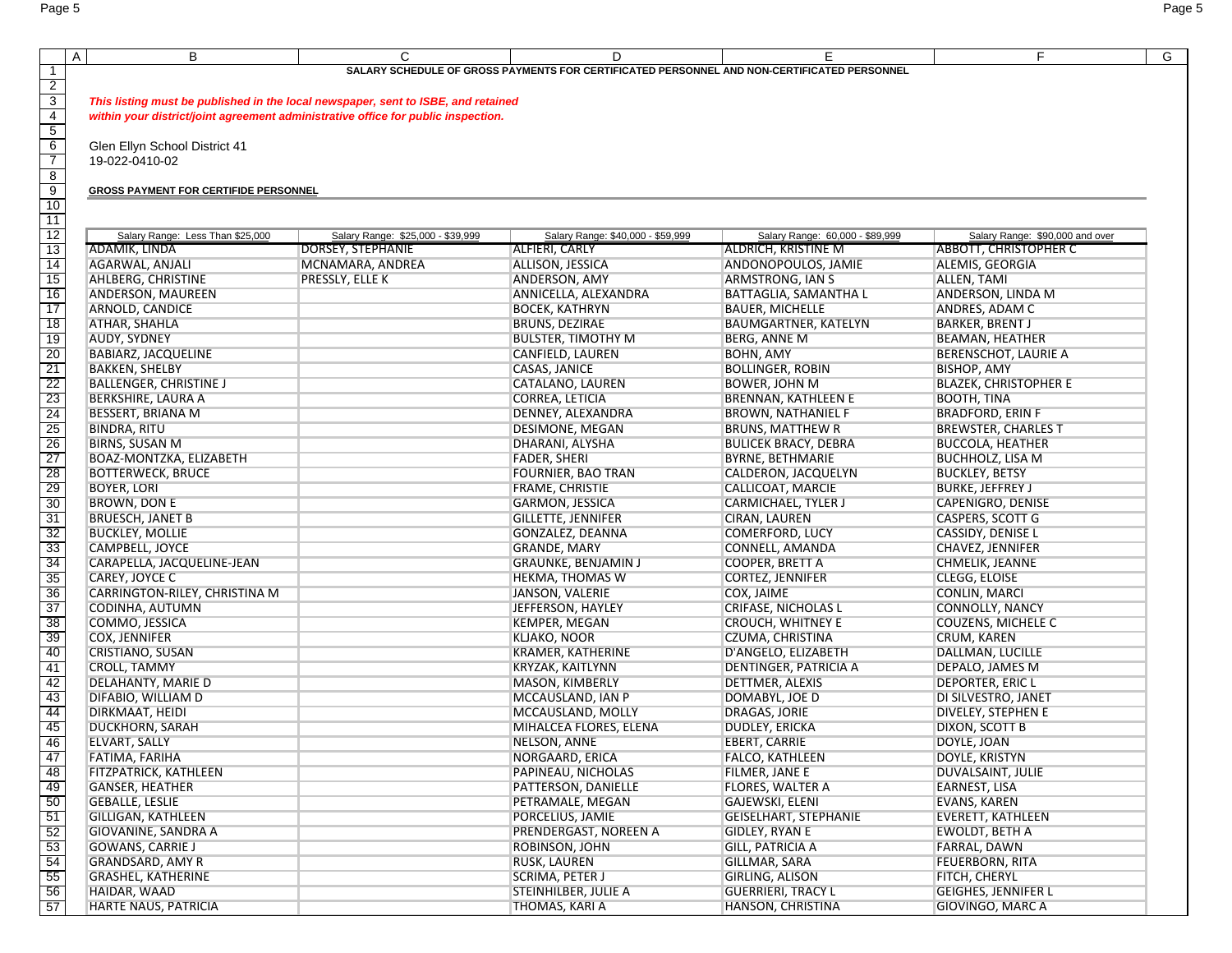|            | $\mathsf{A}$<br>B             | C | D                        | E.                          | F                           | G |
|------------|-------------------------------|---|--------------------------|-----------------------------|-----------------------------|---|
| 58         | <b>HEAD, MARILYN</b>          |   | WAUN, BONITA             | <b>ICK. SHARON A</b>        | <b>GRIEGER, KAREN</b>       |   |
| 59         | <b>HOLT, BRENDA J</b>         |   | WIND, RANDI              | IGNACIO, RYAN D             | <b>GUERRERO, NICOLE</b>     |   |
| 60         | <b>HOMES, KELLI R</b>         |   | <b>WINTERS, DANIELLE</b> | JARAMILLO, RACHEL           | <b>GUZZETTI, ROBERT A</b>   |   |
| 61         | <b>HUBER, ROBERT</b>          |   | <b>WITTENBERG, HALEY</b> | JARVIS, MEGAN               | <b>HAGERTY, CHERYL</b>      |   |
| 62         | JANIK, LINDA L                |   | YOUNG, HILARY            | JELINEK, KATELIN            | HANN, HEIDI J               |   |
| 63         | JOHNSON, BO                   |   |                          | JOHNSON, KATHRYN C          | <b>HAYCRAFT, JAMES A</b>    |   |
| 64         | <b>KANE, ANNIE M</b>          |   |                          | JOHNSTON, JESSICA           | <b>HECKER, JENNIFER</b>     |   |
| 65         | <b>KELLER, KATHRYN S</b>      |   |                          | JOYCE, CARLEY               | <b>HESKIN, HEATHER</b>      |   |
| 66         | <b>KEMP, DONNA</b>            |   |                          | KATARZYNSKI, MARYLOU        | HILDNER, LYNNA              |   |
| 67         | <b>KHAN, YASMIN</b>           |   |                          | <b>KELLAM, CHRISTINA L</b>  | <b>HODGES, KAREN A</b>      |   |
| 68         | <b>KIEBLES, CHRISTOPHER A</b> |   |                          | <b>KELLY, STEPHANIE</b>     | JAMES, KELLY                |   |
| 69         | KING, LEAH                    |   |                          | <b>KERSTIN, KIMBERLY</b>    | JENSKY, ARLYNE              |   |
| 70         | <b>KNOEBL, INGRID SUSANNA</b> |   |                          | KHAN, AISHA                 | <b>JOHNSON, KELLY</b>       |   |
| 71         | KOCH, TRACY                   |   |                          | KING, DAVID A               | <b>JONES, RANDOL S</b>      |   |
|            |                               |   |                          |                             |                             |   |
| 72         | <b>KRAMER, KENNETH D</b>      |   |                          | <b>KLEMM, BRENDA M</b>      | <b>JURCZAK, PATRICIA</b>    |   |
| 73         | LACOSSE, KIMBERLY C           |   |                          | <b>KNAPP, ANDREA</b>        | KACZKOWSKI, MELISSA         |   |
| 74         | LAUBER, LOUISE                |   |                          | KUCZORA, MEGAN              | <b>KLESPITZ, SCOTT M</b>    |   |
| 75         | LEMM, RONALD W                |   |                          | LEADAMAN, BRIAN J           | <b>KLINGBERG, EDWARD H</b>  |   |
| 76         | LINKMAN, PEGGY J              |   |                          | LUCZAK, PAUL G              | KOSINSKI, MARIOLA           |   |
| 77         | LONG, CRICIA                  |   |                          | MAGANA ATILANO, VERONICA M  | KOSTNER, JOWAYNE            |   |
| 78         | LUEDKE, SARA J                |   |                          | MAGRINI, NICOLETTE          | <b>KROEHNKE, LISA</b>       |   |
| 79         | MACINNES, SALLY               |   |                          | MARCHESE, PAUL M            | <b>KULIK, MAYRA</b>         |   |
| 80         | MALIK, SARAH                  |   |                          | <b>MARCHINSKI, TARA</b>     | <b>KUMMER, KATHLEEN</b>     |   |
| $-81$      | MARRON, EMILY                 |   |                          | MARCY, STEPHANIE            | LAZZARA, DEBORAH            |   |
| -82        | <b>MATTHEWS, TRISHA B</b>     |   |                          | MCNAMARA, JILLIAN           | LEE, ELIZABETH              |   |
| 83         | MEANS, JANINE                 |   |                          | <b>MENDELL, AUTUMN R</b>    | LEE, LAURA                  |   |
| -84        | MIJAL, LINDA                  |   |                          | <b>MODICA, FRANK M</b>      | LEISTER LOZANO, LUCIANA     |   |
| 85         | MILLER, ANN                   |   |                          | MONTES DE OCA, KARLA        | LESKA, JUDITH               |   |
| 86         | MONEY, KIRSTEN                |   |                          | MONTGOMERY, BARBARA J       | LOFGREN, TIM A              |   |
| 87         | <b>MOTEL, SHARON L</b>        |   |                          | NAPLES, AMY M               | MAHAN LINDER, JAMIE         |   |
| 88         | <b>MOTTAR JR, ROBERT E</b>    |   |                          | NEWSTROM, GINA              | MAHER, SARAH J              |   |
| 89         | <b>MOY, DOROTHY H</b>         |   |                          | ODOM, JULIE T               | MALAY, LAURA                |   |
| 90         | <b>MYERS, MARCI L</b>         |   |                          | OLZEN, JOHN H               | <b>MANHATTON, KELLY M</b>   |   |
| 91         | NANNENHORN, MARY C            |   |                          | PATTERMANN, RACHEL K        | MARCHESCHI, NICOLE          |   |
| 92         | OHLANDER, ALLISON             |   |                          | PETER, MARGARET E           | MARQUEZ, ELIZABETH G        |   |
| 93         | <b>OWEN, LAURA</b>            |   |                          | PETERS, CAROLYN             | MASNY, MICHELLE             |   |
| 94         | PHILLIPS, LAURA S             |   |                          | POLESKI, MELINDA            | <b>MCCLUSKEY, CHARLES M</b> |   |
| 95         | PROFITT, KATHRYN              |   |                          | RAJCEVICH, SAMANTHA         | MCCLUSKEY, KATHERINE L      |   |
| 96         | PUETZ, LINDA M                |   |                          | REED, KATHLEEN              | MCKEEVER, JENNIFER          |   |
| 97         | RADER, KRISTA                 |   |                          | <b>RITTER, ALLISON</b>      | <b>MEER, NANCY L</b>        |   |
| 98         | <b>REICHERT, ROBERT J</b>     |   |                          | <b>RODERICK, BRITTNEY</b>   | MENENDEZ, DANA M            |   |
| 99         | ROSIO, RUTH                   |   |                          | ROJAS, MAYRA M              | MERTZ, PATRICIA             |   |
| 100        | <b>ROWE, JANE</b>             |   |                          | ROSENWINKEL, HEATHER        | MONDO, GIA C                |   |
| 101        | SAVELL, KIM L                 |   |                          | ROTELA, ALEX                | MOON, LISA J                |   |
| 102        | <b>SCHAFER, CLAUDIA</b>       |   |                          | <b>ROTH, NICHOLAS P</b>     | NARDELLA, MICHELE           |   |
| 103        | SCHOENING, ROSE               |   |                          | RUSCHKE, MEGAN              | NELSON, GAYLE               |   |
| 104        | <b>SCHOENLY, DONNA</b>        |   |                          | SANDOZ, PENELOPE            | NICOLAI, JULIE              |   |
| 105        | SKALA, GLENN M                |   |                          | <b>SCHEULLER, SANDRA</b>    | <b>NORTON, KERRY L</b>      |   |
|            | SNOW, JULIA M                 |   |                          | SCHOLL, DAWN                | O'BRIEN, LAUREL             |   |
| 106<br>107 |                               |   |                          | SCHREMP, ANA                |                             |   |
|            | <b>SPEERS, MICHELLE</b>       |   |                          |                             | PAJCINI, MIRELA             |   |
| 108        | SPRINGER, TERESA              |   |                          | <b>SCHREMP, BRIAN T</b>     | PAYNE, DAWN M               |   |
| 109        | STALLONE, LANA                |   |                          | SHULTZ, ELIZABETH           | PEARCE, TANYA               |   |
| 110        | <b>STOMBERSKI, SANDY</b>      |   |                          | <b>SIWICKI, CHRISTINE M</b> | PINDAR, BRIAN D             |   |
| 111        | VASQUEZ, MELANIE              |   |                          | SOPRYCH, SCOTT A            | POWER, JENNIFER L           |   |
| 112        | VAZQUEZ, JENNIFER             |   |                          | SPAYTH, AMY J               | PRAGER, HILLARY             |   |
| 113        | <b>WASSER, JEANNE M</b>       |   |                          | <b>STRONG, TAROH A</b>      | ROBINSON, ANGELA M          |   |
| 114        | <b>WEILAND, JANET L</b>       |   |                          | TANNENBAUM, ALEXANDRIA      | RODRIGUEZ, SARAH            |   |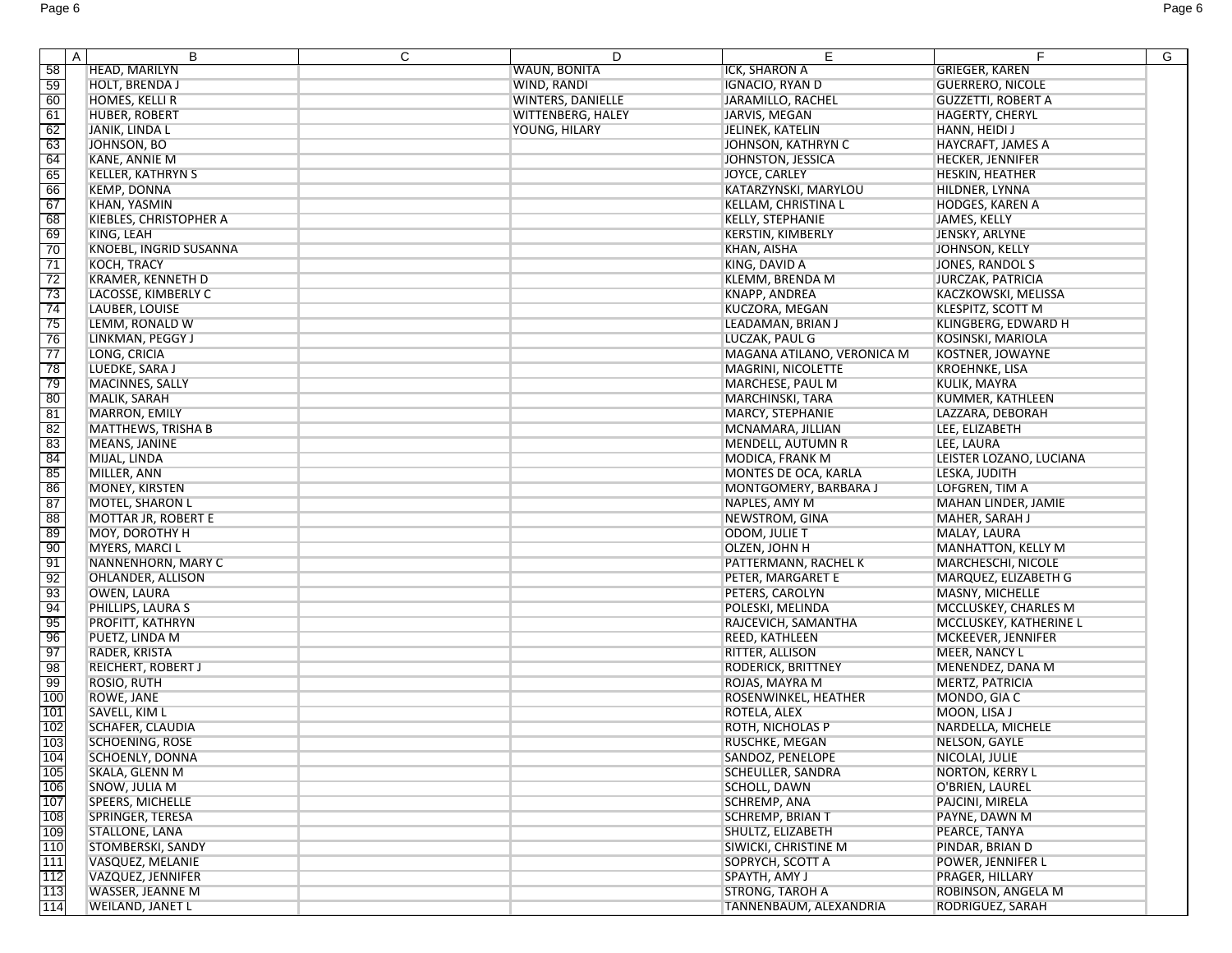| $\mathsf{A}$      | B                                         | C                                                | D                                    | E                                          | F                             | G |
|-------------------|-------------------------------------------|--------------------------------------------------|--------------------------------------|--------------------------------------------|-------------------------------|---|
| 115               | <b>WIEMELER, STEVEN H</b>                 |                                                  |                                      | TIMMINS, CHRISTINE A                       | <b>RUMEL, LYNN MARIE</b>      |   |
| 116               | <b>WYRICK, JACKIE</b>                     |                                                  |                                      | TRAVERS, KRISTIN A                         | <b>SALACH, TIFFANIE</b>       |   |
| 117               | ZYCH, CHRIS                               |                                                  |                                      | <b>TREADWAY, KATHERINE</b>                 | <b>SANEW, DANIELLE S</b>      |   |
| 118               |                                           |                                                  |                                      | <b>TRIBLEY, SAMANTHA L</b>                 | SAVAGLIO, RENA M              |   |
| 119               |                                           |                                                  |                                      | VAN DUZOR, WILLIAM S                       | SBARRA, DINA MARIE            |   |
| 120               |                                           |                                                  |                                      | VANDYKE, REBECCA                           | <b>SCHLABACH, ANN E</b>       |   |
| 121               |                                           |                                                  |                                      | VAUGHAN REIMANN, JESSICA                   | <b>SCHMUTZ, JULIE G</b>       |   |
| 122               |                                           |                                                  |                                      | VILLALOBOS FLORES, MARIA                   | SELZER, SUSAN W               |   |
| 123               |                                           |                                                  |                                      | <b>VOGELSANGER, COURTNEY L</b>             | SHABAKER, MICHELLE            |   |
| 124               |                                           |                                                  |                                      | <b>WEIL, KATELYN</b>                       | SHEA, TERESA                  |   |
| 125               |                                           |                                                  |                                      | WINKELMANN, DEREK D                        | <b>SIECK, KYLE J</b>          |   |
| 126               |                                           |                                                  |                                      | YERKES, LAURA                              | <b>SLATER, STACY</b>          |   |
| 127               |                                           |                                                  |                                      |                                            | SMITH, SUZANA T               |   |
| 128               |                                           |                                                  |                                      |                                            | <b>SOLOMON, RACHEL</b>        |   |
| 129               |                                           |                                                  |                                      |                                            | <b>SOSTARICS, STEPHANIE L</b> |   |
| 130               |                                           |                                                  |                                      |                                            | SPRATT, MICHELLE              |   |
| 131               |                                           |                                                  |                                      |                                            | <b>STEEN, SHANNON M</b>       |   |
| 132               |                                           |                                                  |                                      |                                            | <b>SWATEK, LAURIE A</b>       |   |
| 133               |                                           |                                                  |                                      |                                            | SZAJKOVICS, SAMUEL C          |   |
| 134               |                                           |                                                  |                                      |                                            | <b>TAYLOR, ALEXANDRA J</b>    |   |
| 135               |                                           |                                                  |                                      |                                            | TEICHMILLER, ANDREA           |   |
| 136               |                                           |                                                  |                                      |                                            | THOMAS, SUSAN                 |   |
| 137               |                                           |                                                  |                                      |                                            | THOMPSON-PASSINI, WENDY       |   |
| 138               |                                           |                                                  |                                      |                                            | TOMASZKIEWICZ, FRANK X        |   |
| 139               |                                           |                                                  |                                      |                                            | <b>ULRICH, THERESA</b>        |   |
| 140               |                                           |                                                  |                                      |                                            | VAIL, KELLEY C                |   |
| 141               |                                           |                                                  |                                      |                                            | <b>VASILE, JENNIFER S</b>     |   |
| 142               |                                           |                                                  |                                      |                                            | WAGNER, AMY C                 |   |
| 143               |                                           |                                                  |                                      |                                            | WASSERMAN, DEBRA M            |   |
| 144               |                                           |                                                  |                                      |                                            | WASZAK, JILL M                |   |
| 145               |                                           |                                                  |                                      |                                            | <b>WELSH, MARY B</b>          |   |
| 146               |                                           |                                                  |                                      |                                            | WHEELER, KAYLA M              |   |
| 147               |                                           |                                                  |                                      |                                            | <b>WITTE, PRISCILLA</b>       |   |
| 148               |                                           |                                                  |                                      |                                            | <b>ZUKAUSKAS, JULIE ANNE</b>  |   |
| 149<br>150<br>151 | GROSS PAYMENT FOR NON-CERTIFIED PERSONNEL |                                                  |                                      |                                            |                               |   |
| 152               | Salary Range: Less Than \$25,000          | Salary Range: \$25,000 - \$39,999                | Salary Range: \$40,000 - \$59,999    | Salary Range: \$60,000 and over            |                               |   |
| 153               | <b>ANDERSON, HALEY</b>                    | <b>ADKINS, GERALDINE</b>                         | <b>CUCI, ALKET</b>                   | <b>CURTIN, AMY</b>                         |                               |   |
| 154               | ANDREASIK, MICHON V                       | <b>BACKART, LISA</b>                             | HANSON, GAIL A                       | <b>GEHRINGER, MARYLOU</b>                  |                               |   |
| 155               | ANDRES, ALISSA                            | CAMPBELL, DEBORAH A                              | <b>HUPP, MOLLY</b>                   | HARBAUER, KENNETH F                        |                               |   |
| 156               | <b>AUBREY, MARY ANN</b>                   | <b>COSTELLO, COLLEEN T</b>                       | <b>JASSO, DIANA PATRICIA</b>         | <b>KREHBIEL, ERIKA</b>                     |                               |   |
| 157               | BELTRAN, ANAYELI                          | DINELLA, THEODHOR                                | KOLA, HALIM                          | MINKUS, GAIL                               |                               |   |
| 158               | <b>BENIGNO, ANTONINA</b>                  | DORADO, ANGELLI                                  | KOLCE, VASILLAQ                      | MOGK, NANCY K                              |                               |   |
| 159               | <b>BISHOP, ELISE</b>                      | DOUGLAS, DONNA                                   | LEDET, JENNIFER                      | NG, JENNIFER N                             |                               |   |
| 160               | BOGA, LASHAWN                             | ERSCHEN, HEATHER                                 | MACKOVIC, ILIJA                      | SCARMARDO, DAVID M                         |                               |   |
| 161               | <b>BOLLMAN, DANIELLE</b>                  | ESCOBAR HERNANDEZ, GABRIELA                      | MACKOWIAK, DENISE M                  | <b>SCHAEFER, CHERYL</b>                    |                               |   |
| 162               | <b>BROOKS, LISA</b>                       | <b>FARRELL MORONI, ERIN</b>                      | MAXON, KATHLEEN E                    | SIERRA, JESSE                              |                               |   |
| 163               | <b>BROWN, CATHERINE</b>                   | <b>GOLOJUCH, LISA M</b><br><b>HANSON, SANDRA</b> | MAYER, SARAH                         | THIESE, BRIAN J<br><b>VIDELKA, JAMES S</b> |                               |   |
| 164               | <b>BRYANT, SCOTT A</b>                    |                                                  | MCGAVOCK, DEBORAH R                  |                                            |                               |   |
| 165               | <b>BUCCOLA, ALEXANDER</b>                 | HILLENBRAND, KAREN<br><b>HOKENSON, KATHLEEN</b>  | MYSLLINJ, XHENTIL                    | <b>WOOD, MICHAEL E</b>                     |                               |   |
| 166               | <b>BUCUR, VIOLETA</b>                     |                                                  | NGJELO, EDMOND<br>PERIHANA, ADRIATIK |                                            |                               |   |
| 167               | <b>BUCZKIEWICZ, NANCY</b><br>CAMP, CARYN  | <b>KALEBIC, DEBORAH</b>                          |                                      |                                            |                               |   |
| 168<br>169        |                                           | KISSANE, JENNIFER                                | SAROLLI, PIRO                        |                                            |                               |   |
| 170               | CAMPOS, NICOLE                            | KRUJA, RENALDO                                   | SCHILLINGER, KATHERINE               |                                            |                               |   |
| 171               | <b>CARLSON, BROOKE</b>                    | MOORE, NORMA                                     | SEJKO, ELVIS                         |                                            |                               |   |
|                   | CARPENTER, LISA                           | MORTEN, BRIANNA                                  | SYZIU, HERION                        |                                            |                               |   |

## **GROSS PAYMENT FOR NON-CERTIFIED PERSONNEL**

| Salary Range: Less Than \$25,000 |                      | Salary Range: \$25,000 - \$39,999 | Salary Range: \$40,000 - \$59,999 | Salary Range: \$60,000 and over |
|----------------------------------|----------------------|-----------------------------------|-----------------------------------|---------------------------------|
| ANDERSON, HALEY                  |                      | <b>ADKINS, GERALDINE</b>          | <b>CUCI, ALKET</b>                | <b>CURTIN, AMY</b>              |
| ANDREASIK, MICHON V              | <b>BACKART, LISA</b> |                                   | HANSON, GAIL A                    | <b>GEHRINGER, MARYLOU</b>       |
| ANDRES, ALISSA                   |                      | CAMPBELL, DEBORAH A               | <b>HUPP, MOLLY</b>                | <b>HARBAUER, KENNETH F</b>      |
| <b>AUBREY, MARY ANN</b>          |                      | <b>COSTELLO, COLLEEN T</b>        | <b>JASSO, DIANA PATRICIA</b>      | <b>KREHBIEL, ERIKA</b>          |
| BELTRAN, ANAYELI                 |                      | DINELLA, THEODHOR                 | KOLA, HALIM                       | MINKUS, GAIL                    |
| <b>BENIGNO, ANTONINA</b>         | DORADO, ANGELLI      |                                   | <b>KOLCE, VASILLAQ</b>            | MOGK, NANCY K                   |
| <b>BISHOP, ELISE</b>             | DOUGLAS, DONNA       |                                   | LEDET, JENNIFER                   | NG, JENNIFER N                  |
| BOGA, LASHAWN                    |                      | <b>ERSCHEN, HEATHER</b>           | MACKOVIC, ILIJA                   | SCARMARDO, DAVID M              |
| <b>BOLLMAN, DANIELLE</b>         |                      | ESCOBAR HERNANDEZ, GABRIELA       | MACKOWIAK, DENISE M               | <b>SCHAEFER, CHERYL</b>         |
| <b>BROOKS, LISA</b>              |                      | FARRELL MORONI, ERIN              | <b>MAXON, KATHLEEN E</b>          | SIERRA, JESSE                   |
| <b>BROWN, CATHERINE</b>          |                      | <b>GOLOJUCH, LISA M</b>           | <b>MAYER, SARAH</b>               | THIESE, BRIAN J                 |
| BRYANT, SCOTT A                  | HANSON, SANDRA       |                                   | MCGAVOCK, DEBORAH R               | <b>VIDELKA, JAMES S</b>         |
| BUCCOLA, ALEXANDER               |                      | HILLENBRAND, KAREN                | MYSLLINJ, XHENTIL                 | WOOD, MICHAEL E                 |
| <b>BUCUR, VIOLETA</b>            |                      | <b>HOKENSON, KATHLEEN</b>         | NGJELO, EDMOND                    |                                 |
| <b>BUCZKIEWICZ, NANCY</b>        |                      | KALEBIC, DEBORAH                  | PERIHANA, ADRIATIK                |                                 |
| CAMP, CARYN                      |                      | KISSANE, JENNIFER                 | SAROLLI, PIRO                     |                                 |
| <b>CAMPOS, NICOLE</b>            | KRUJA, RENALDO       |                                   | <b>SCHILLINGER, KATHERINE</b>     |                                 |
| <b>CARLSON, BROOKE</b>           | MOORE, NORMA         |                                   | SEJKO, ELVIS                      |                                 |
| CARPENTER, LISA                  |                      | <b>MORTEN, BRIANNA</b>            | SYZIU, HERION                     |                                 |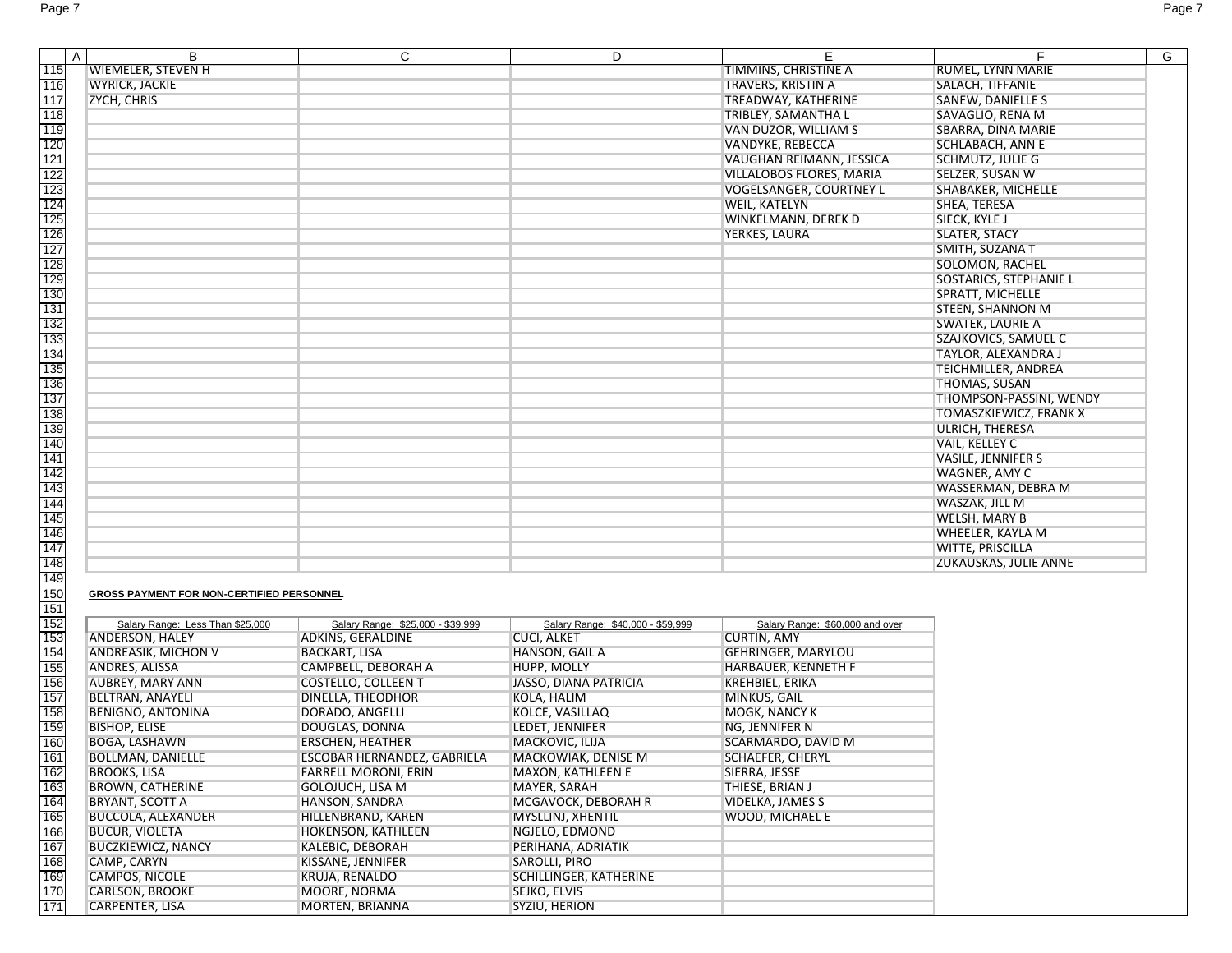| $\mathsf{A}$                                                | B                           | C                       | D                      | E | F | $\overline{G}$ |
|-------------------------------------------------------------|-----------------------------|-------------------------|------------------------|---|---|----------------|
| 172                                                         | CHAUDHRY, HAFEEZAN          | <b>NOENSIE, CARNEY</b>  | <b>TELLEZ, JAVIER</b>  |   |   |                |
| 173                                                         | CHOI, MICHELE               | OLIVER, PEG             | TEREZI, PETRAQ         |   |   |                |
| 174                                                         | CORONA, ESTHER              | PASHO, AGRON            | VANDEN HEUVEL, SCOTT D |   |   |                |
| 175                                                         | <b>CURTH, MICHELLE</b>      | PIEPENBRINK, JANET      | YARBROUGH, TONY R      |   |   |                |
| 176                                                         | D'ARGENTO, DANIELA          | PURSE, MOLLY            |                        |   |   |                |
| 177                                                         | <b>DEAN, MARILYN</b>        | <b>RAUCH, SUSAN E</b>   |                        |   |   |                |
| 178                                                         | <b>DEEGAN, PATRICIA T</b>   | SABALASKEY, AMY L       |                        |   |   |                |
| 179                                                         | <b>DEMUS, KENNAE</b>        | SEELINGER, DUSTIN R     |                        |   |   |                |
| 180                                                         | DESTEFANO, CINDY            | SLEPICKA, CHRISTOPHER T |                        |   |   |                |
| 181                                                         | <b>DEVINE, ROBERT E</b>     | STACHOWIAK, JULIE       |                        |   |   |                |
| 182                                                         | <b>DEWITT, JAMIE</b>        | STAROVAS, GEORGIOS      |                        |   |   |                |
|                                                             |                             |                         |                        |   |   |                |
| 183                                                         | DIEBOLD, MARY L             | STROPES, HOLLY C        |                        |   |   |                |
| 184                                                         | <b>DILLOW, LISA</b>         | <b>TERPINI, AUREL</b>   |                        |   |   |                |
| 185                                                         | DIMAS, BETTSY               | <b>ZAGORCANI, ARTUR</b> |                        |   |   |                |
| 186                                                         | DINGILLO, ARLENE            |                         |                        |   |   |                |
| 187                                                         | D'ORAZIO, NICHOLAS          |                         |                        |   |   |                |
| 188                                                         | DORICH, MICHAEL L           |                         |                        |   |   |                |
| 189                                                         | DOWELL, MOIRA               |                         |                        |   |   |                |
| 190                                                         | <b>DUTTON, KATHRYN</b>      |                         |                        |   |   |                |
| 191                                                         | DWYER, SUZANNE L            |                         |                        |   |   |                |
| 192                                                         | <b>EMERSON, MOLLY</b>       |                         |                        |   |   |                |
| 193                                                         | ENGLAND, PAMELA             |                         |                        |   |   |                |
| 194                                                         | <b>FABER, MARIA A</b>       |                         |                        |   |   |                |
| 195                                                         | FALCOCCHIO, MARA            |                         |                        |   |   |                |
| 196                                                         | <b>FANTONI, AMY</b>         |                         |                        |   |   |                |
| 197                                                         | <b>FATIMA, SABEEN</b>       |                         |                        |   |   |                |
| 198                                                         | <b>FEHR REPPE, NANCY</b>    |                         |                        |   |   |                |
| 199                                                         | FERATI, SAZAN               |                         |                        |   |   |                |
| 200                                                         | <b>FREDRIKSON, PAULA J</b>  |                         |                        |   |   |                |
| 201                                                         | <b>FRUIT, LEE</b>           |                         |                        |   |   |                |
| 202                                                         | GALLARDO, GABRIELA          |                         |                        |   |   |                |
| 203                                                         | <b>GESTAUT, ALEXIS</b>      |                         |                        |   |   |                |
| 204                                                         | <b>GODIL, NASREEN</b>       |                         |                        |   |   |                |
| 205                                                         | <b>GRAMS, EMILY</b>         |                         |                        |   |   |                |
| 206                                                         | <b>GREIFENKAMP, D CAROL</b> |                         |                        |   |   |                |
| 207                                                         | <b>GREVER, SHERYL</b>       |                         |                        |   |   |                |
| 208                                                         | <b>GRIMAN, JEFFERY</b>      |                         |                        |   |   |                |
| 209                                                         | <b>GRIMM, TAMMY M</b>       |                         |                        |   |   |                |
| 210                                                         | HABIBULLAH, SYED            |                         |                        |   |   |                |
| 211                                                         | HALDEN, KARA                |                         |                        |   |   |                |
| 212                                                         | HANSEN, BONNIE L            |                         |                        |   |   |                |
| 213                                                         | HARMAN, STEPHANIE           |                         |                        |   |   |                |
| 214                                                         | <b>HAXHI, ALTIN</b>         |                         |                        |   |   |                |
| 215                                                         | <b>HERBST, MELISSA M</b>    |                         |                        |   |   |                |
| 216                                                         | HERNANDEZ, CLAUDIA          |                         |                        |   |   |                |
| 217                                                         | HIBBARD, SANDRA D           |                         |                        |   |   |                |
|                                                             | HIBBLER, CHRISTINE          |                         |                        |   |   |                |
| 218<br>219<br>220<br>222<br>223<br>224<br>225<br>225<br>226 | HOSTER, TARA                |                         |                        |   |   |                |
|                                                             | <b>JAHANGIR, SULIAMAN</b>   |                         |                        |   |   |                |
|                                                             | JAKOVA, GJERGJI             |                         |                        |   |   |                |
|                                                             | JAWORSKI, KATHLEEN          |                         |                        |   |   |                |
|                                                             | JILEK, CYNTHIA              |                         |                        |   |   |                |
|                                                             | JOHNSON, CINDY              |                         |                        |   |   |                |
|                                                             | JOSEPH, BENNETT A           |                         |                        |   |   |                |
|                                                             | KAMINSKI, AMY               |                         |                        |   |   |                |
| $\frac{227}{228}$                                           | KLINGELE, ANNAMARIA         |                         |                        |   |   |                |
|                                                             | KOPEC, EVAN                 |                         |                        |   |   |                |
|                                                             |                             |                         |                        |   |   |                |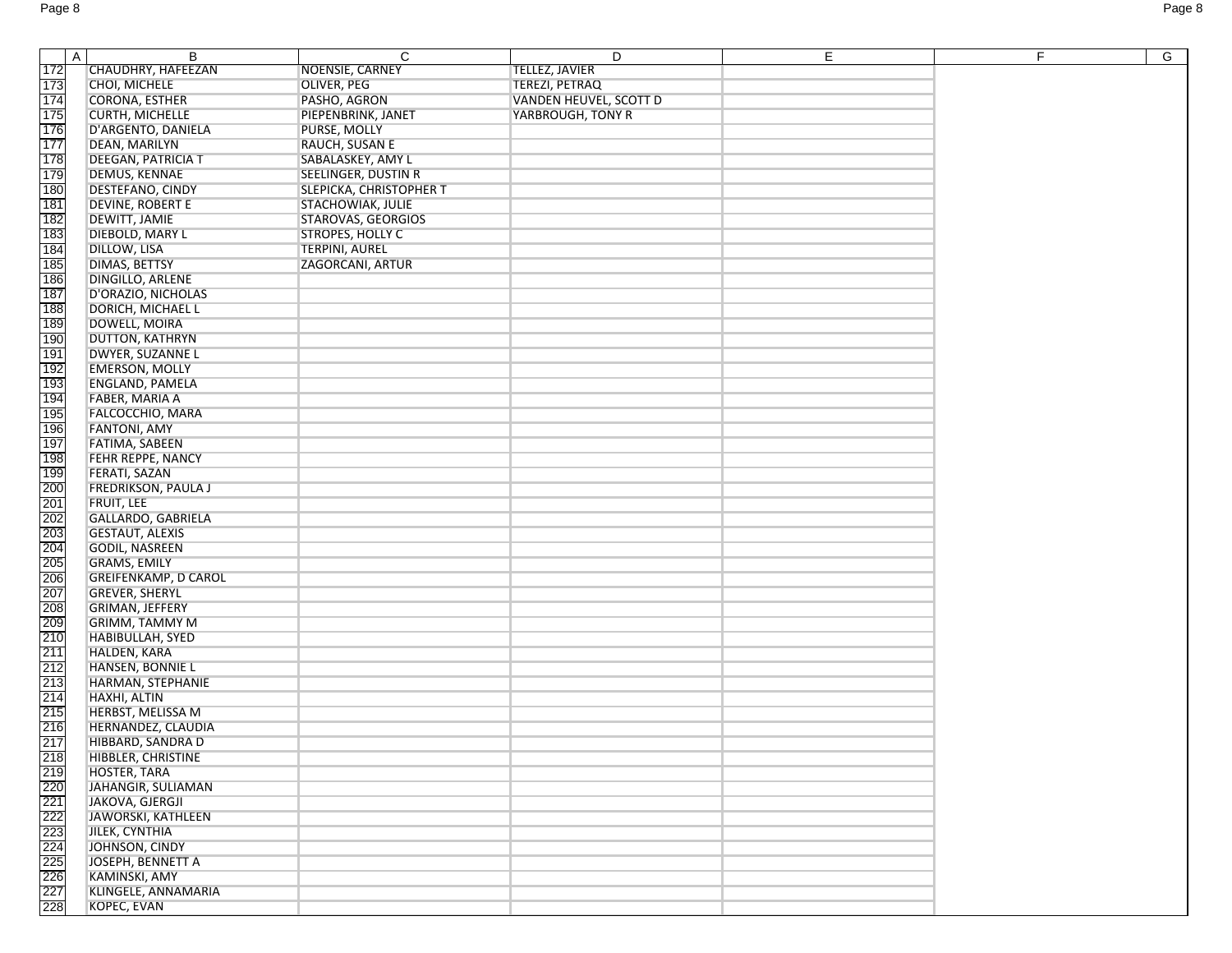| $\mathsf{A}$                                                                     | B                          | C | D | Е | F. | G |
|----------------------------------------------------------------------------------|----------------------------|---|---|---|----|---|
| 229                                                                              | KOSZELA, STACEY            |   |   |   |    |   |
|                                                                                  | <b>KRAWCZYK, HANNAH</b>    |   |   |   |    |   |
|                                                                                  | LAIRD, KIMBERLY            |   |   |   |    |   |
|                                                                                  | LANCASTER, NANCY           |   |   |   |    |   |
|                                                                                  | LAUREANO, MARIELENA        |   |   |   |    |   |
|                                                                                  | LAWLER, ANITA              |   |   |   |    |   |
|                                                                                  | LELO, INDRIT               |   |   |   |    |   |
|                                                                                  | LINDSTROM, JENNIFER        |   |   |   |    |   |
|                                                                                  | LOPEZ, JENNIFER            |   |   |   |    |   |
|                                                                                  | LOPEZ, MYRA BRYGETTE       |   |   |   |    |   |
|                                                                                  |                            |   |   |   |    |   |
|                                                                                  | LOWY, DONNA                |   |   |   |    |   |
|                                                                                  | MALKUSAK, ALINA            |   |   |   |    |   |
|                                                                                  | MANTSCH, MELODY L          |   |   |   |    |   |
|                                                                                  | MARCHETTI, STEPHANIE M     |   |   |   |    |   |
|                                                                                  | MARGETTS, JUANITA A        |   |   |   |    |   |
|                                                                                  | MCBRIDE, BECKY             |   |   |   |    |   |
|                                                                                  | MCDONNELL, JENNIFER        |   |   |   |    |   |
|                                                                                  | MCKEE, RANI M              |   |   |   |    |   |
|                                                                                  | MEERS, MARY                |   |   |   |    |   |
|                                                                                  | MEIER, ROSA                |   |   |   |    |   |
|                                                                                  | MELEQI, ISA                |   |   |   |    |   |
| <u>250</u>                                                                       | MENDEZ, ROCIO              |   |   |   |    |   |
| 251                                                                              | METZ, JANELLE              |   |   |   |    |   |
| 252<br>253<br>255<br>256                                                         | MIHALOPOULOS, STACEY T     |   |   |   |    |   |
|                                                                                  | MIHALOPOULOS, YANNI        |   |   |   |    |   |
|                                                                                  | MILIANTI, JENNIFER         |   |   |   |    |   |
|                                                                                  | MILLS, DARCI               |   |   |   |    |   |
|                                                                                  | MORENO, BRENDA             |   |   |   |    |   |
|                                                                                  | NICHOLAS, KILEIGH          |   |   |   |    |   |
| 257<br>258                                                                       | NIELSEN, JAMIE M           |   |   |   |    |   |
| 259<br>260                                                                       | NIKOLS, LESLEY             |   |   |   |    |   |
|                                                                                  | O'BRIEN, KATHRYN           |   |   |   |    |   |
| 261                                                                              | ORTEGA, CAMILLE            |   |   |   |    |   |
| 262<br>263                                                                       | OVERTOOM, ALISON           |   |   |   |    |   |
|                                                                                  | PARRISH, MARILYN W         |   |   |   |    |   |
| 264                                                                              | PATRANABIS, SRODDHA        |   |   |   |    |   |
| 265                                                                              | PAULIN, BRANDY             |   |   |   |    |   |
| 266                                                                              | PAYTON, LISA               |   |   |   |    |   |
| 267<br>268                                                                       | PETERS, CALLI              |   |   |   |    |   |
|                                                                                  | PRENTICE, KAREN            |   |   |   |    |   |
| 269                                                                              | PRISKE, LINDA              |   |   |   |    |   |
| 270                                                                              | PROSKA, DEBRA              |   |   |   |    |   |
| 271                                                                              | REYES, ASHLY R             |   |   |   |    |   |
| 272<br>273                                                                       | RICCI, MARY JANE           |   |   |   |    |   |
|                                                                                  | RIO, CLAUDIA J             |   |   |   |    |   |
|                                                                                  | ROBERTS, WILLIAM           |   |   |   |    |   |
|                                                                                  | ROONEY, DANIEL A           |   |   |   |    |   |
|                                                                                  | ROSATI, LISA               |   |   |   |    |   |
| 274<br>275<br>276<br>277<br>278<br>280<br>281<br>282<br>283<br>283<br>283<br>284 | ROTHSCHILD, SUSAN B        |   |   |   |    |   |
|                                                                                  | RUTKOWSKI, BETH            |   |   |   |    |   |
|                                                                                  | RYAN, DEBORAH              |   |   |   |    |   |
|                                                                                  | SANDERS, LAURIE            |   |   |   |    |   |
|                                                                                  | SCHIEK, LYNN M             |   |   |   |    |   |
|                                                                                  | <b>SCHMIDT, JENNIFER J</b> |   |   |   |    |   |
|                                                                                  | SEIDLER, SHANNON           |   |   |   |    |   |
|                                                                                  | SHAKIL, FARKHANDA          |   |   |   |    |   |
|                                                                                  | SHARIF, FARHEEN            |   |   |   |    |   |

 $\overline{G}$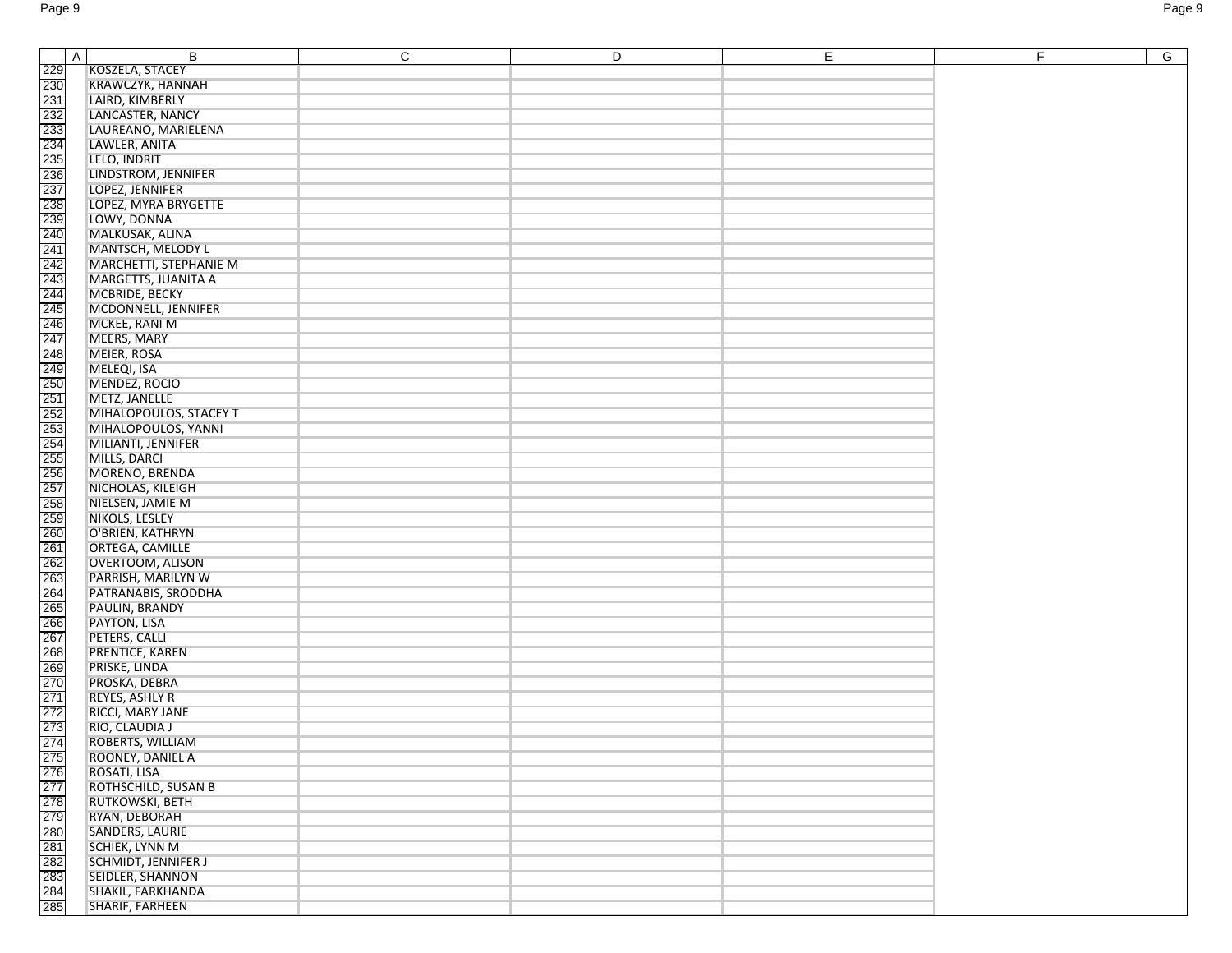| Page 10 | Page 10 |
|---------|---------|
|         |         |

|                                                                                             | $\mathsf{A}$ | B                              | $\mathsf{C}$ | D. | E. | F. | G |
|---------------------------------------------------------------------------------------------|--------------|--------------------------------|--------------|----|----|----|---|
| 286                                                                                         |              | SLEZAK, KRISTI                 |              |    |    |    |   |
| 287                                                                                         |              | SORENSEN, THERESA              |              |    |    |    |   |
|                                                                                             |              | <b>STOCKHAUSEN, KAREN</b>      |              |    |    |    |   |
|                                                                                             |              | <b>STOSUR, APRIL</b>           |              |    |    |    |   |
|                                                                                             |              | <b>STRAUS, NICOLE</b>          |              |    |    |    |   |
| <u> 일 일 이 없 이 없 이 없 이 없 이 없 없 때</u><br>이 이 없 이 없 이 없 없 이 있 일 이 없<br>그 이 없 이 있 없 같 않 이 있 것 같 |              | STRAWSER, NICOLE               |              |    |    |    |   |
|                                                                                             |              | STREET, LAVERNE                |              |    |    |    |   |
|                                                                                             |              | STREZO, JENNIFER               |              |    |    |    |   |
|                                                                                             |              | <b>STROM, KIMBERLY LINDSEY</b> |              |    |    |    |   |
|                                                                                             |              | STUPFEL, HEATHER               |              |    |    |    |   |
|                                                                                             |              | SWISTON, WILLIAM               |              |    |    |    |   |
|                                                                                             |              | <b>SZWARGA, SHARON S</b>       |              |    |    |    |   |
|                                                                                             |              | <b>TEMCIO, JENIFER</b>         |              |    |    |    |   |
|                                                                                             |              | TIMPERLEY, JOY A               |              |    |    |    |   |
|                                                                                             |              | <b>TORRES, TARINA</b>          |              |    |    |    |   |
|                                                                                             |              | TRENTADUE, MELINDA             |              |    |    |    |   |
|                                                                                             |              | <b>URICK, LORI</b>             |              |    |    |    |   |
|                                                                                             |              | VAN EK, KATHERINE              |              |    |    |    |   |
| $\frac{302}{303}$<br>$\frac{304}{305}$                                                      |              | VELASQUEZ, LOIDA               |              |    |    |    |   |
|                                                                                             |              | <b>VERR, NATALIE</b>           |              |    |    |    |   |
| 306<br>307<br>308                                                                           |              | VICHIO, MARIA                  |              |    |    |    |   |
|                                                                                             |              | WADLER, AMY                    |              |    |    |    |   |
|                                                                                             |              | WALKER, LAURA                  |              |    |    |    |   |
| $\frac{309}{310}$                                                                           |              | <b>WALLACE, KRISTY</b>         |              |    |    |    |   |
|                                                                                             |              | <b>WALTON, CHRISTOPHER R</b>   |              |    |    |    |   |
| 311                                                                                         |              | WASTI, FARZANA S               |              |    |    |    |   |
|                                                                                             |              | <b>WEBER, PAULINE</b>          |              |    |    |    |   |
| 312<br>313                                                                                  |              | WEIL, JENNIFER                 |              |    |    |    |   |
| $\frac{1}{314}$<br>$\frac{315}{316}$                                                        |              | WELCH, JUDY D                  |              |    |    |    |   |
|                                                                                             |              | <b>WILLIAMS, CHRISTINE E</b>   |              |    |    |    |   |
|                                                                                             |              | YOB, ANDREA                    |              |    |    |    |   |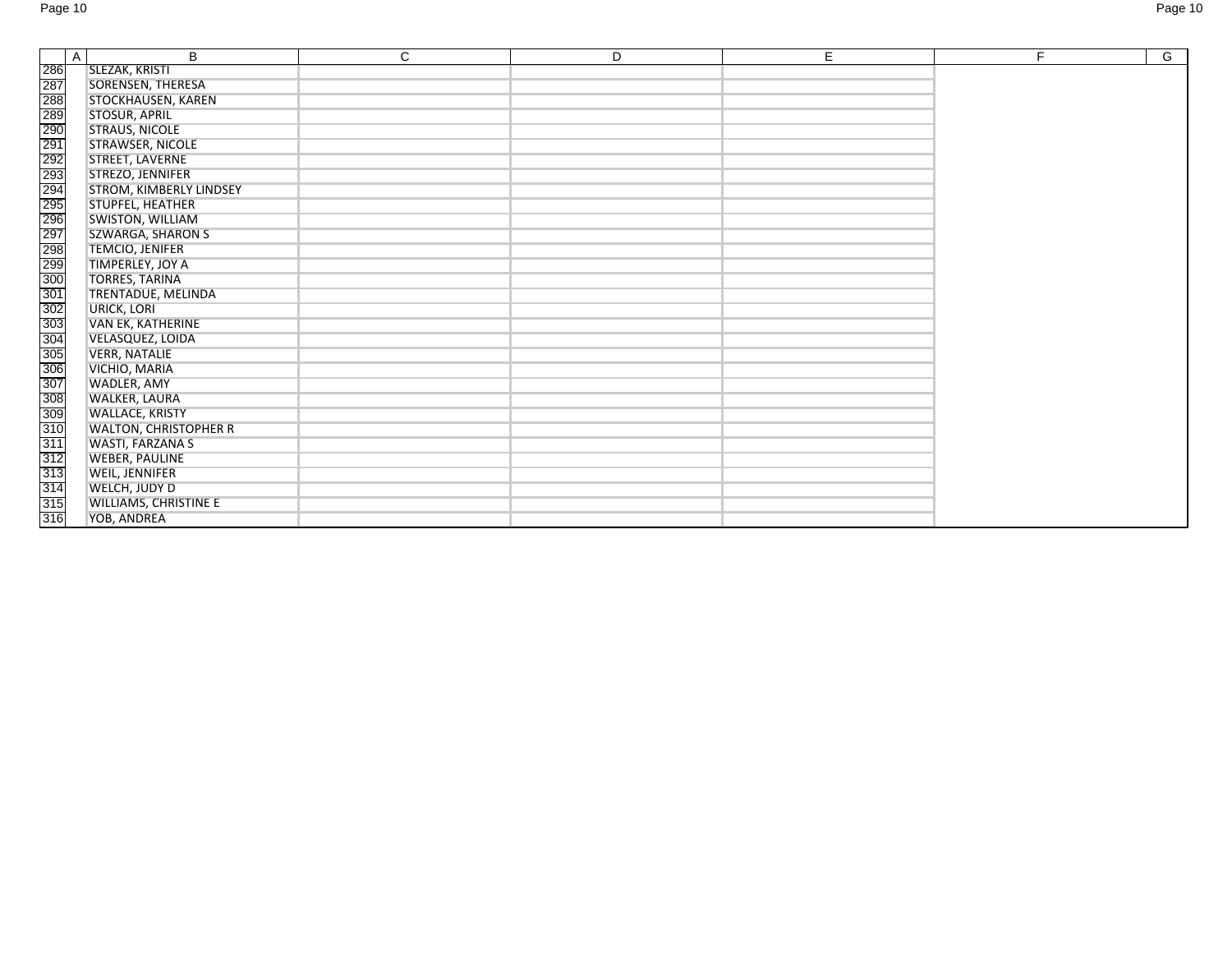Page 11 Page 11

|                     | A                                                                                                                                                                     | B                | $\mathsf{C}$ | D                                    | E                |  |  |  |  |
|---------------------|-----------------------------------------------------------------------------------------------------------------------------------------------------------------------|------------------|--------------|--------------------------------------|------------------|--|--|--|--|
|                     | Payments over \$2,500, excluding wages and salaries.                                                                                                                  |                  |              |                                      |                  |  |  |  |  |
| $\overline{1}$      |                                                                                                                                                                       |                  |              |                                      |                  |  |  |  |  |
| $\overline{2}$<br>3 | This listing must be published in the local newspaper, sent to ISBE, and<br>retained within your district/joint agreement administrative office for public inspection |                  |              |                                      |                  |  |  |  |  |
| 4                   |                                                                                                                                                                       |                  |              |                                      |                  |  |  |  |  |
| 5                   | Glen Ellyn School District 41                                                                                                                                         |                  |              |                                      |                  |  |  |  |  |
| 6                   | 19-022-0410-02                                                                                                                                                        |                  |              |                                      |                  |  |  |  |  |
| $\overline{7}$      | Person, Firm, or Corporation                                                                                                                                          | Aggregate Amount |              | Person, Firm, or Corporation         | Aggregate Amount |  |  |  |  |
| 8                   | <b>WEATHERGUARD ROOFING CO</b>                                                                                                                                        | 2,547            |              | <b>SECURLY INC</b>                   | 14,705           |  |  |  |  |
| -9                  | <b>RITEWAY GLASS</b>                                                                                                                                                  | 2,550            |              | <b>HEALTHPRO REHABILITATION</b>      | 15,050           |  |  |  |  |
| 10                  | TOM VAUGHN, CHAPTER 13 TRUSTEE                                                                                                                                        | 2,555            |              | ZARSE PSYCHOLOGICAL SERVICES LLC     | 15,553           |  |  |  |  |
| 11                  | <b>ELGIN KEY &amp; LOCK</b>                                                                                                                                           | 2,562            |              | <b>JOSTENS</b>                       | 15,554           |  |  |  |  |
| 12                  | <b>WEBSTER MCGRATH &amp; AHLBERG</b>                                                                                                                                  | 2,600            |              | <b>WASTE MANAGEMENT WEST</b>         | 16,215           |  |  |  |  |
| 13                  | <b>SECURITY VOICE INC</b>                                                                                                                                             | 2,625            |              | <b>G.P. MAINTENANCE SERVICES INC</b> | 17,110           |  |  |  |  |
| 14                  | <b>FLINN SCIENTIFIC INC</b>                                                                                                                                           | 2,642            |              | PADDOCK ENTERPRISES, E T             | 17,640           |  |  |  |  |
| 15                  | <b>DEMCO</b>                                                                                                                                                          | 2,646            |              | AT&T                                 | 17,946           |  |  |  |  |
| 16                  | <b>TWEVIDEO INC</b>                                                                                                                                                   | 2,659            |              | <b>ECS MIDWEST</b>                   | 18,196           |  |  |  |  |
| 17                  | <b>COMM CONSL SCHL DIST #93</b>                                                                                                                                       | 2,700            |              | <b>NDSEC</b>                         | 18,324           |  |  |  |  |
| 18                  | <b>KAPLAN EARLY LEARNING COMPANY</b>                                                                                                                                  | 2,738            |              | <b>FORECAST 5 ANALYTICS INC</b>      | 18,352           |  |  |  |  |
| 19                  | <b>CLEGG, KRISTEN L</b>                                                                                                                                               | 2,800            |              | <b>ILLINOIS ASSN OF SCH BOARDS</b>   | 18,974           |  |  |  |  |
| 20                  | <b>TIAASE</b>                                                                                                                                                         | 2,800            |              | <b>SOUND INC</b>                     | 19,496           |  |  |  |  |
| 21                  | <b>DUPAGE COUNTY HEALTH DEPT</b>                                                                                                                                      | 2,802            |              | <b>HEALTH PRO REHABILITATION</b>     | 19,712           |  |  |  |  |
| 22                  | <b>RAPTOR</b>                                                                                                                                                         | 2,825            |              | <b>VILLAGE OF GLEN ELLYN</b>         | 19,719           |  |  |  |  |
| 23                  | W.J. O'NEIL CHICAGO LLC                                                                                                                                               | 2,944            |              | <b>SASED</b>                         | 20,750           |  |  |  |  |
| 24                  | THE KENNETH COMPANY                                                                                                                                                   | 2,960            |              | UNITED ANALYTICAL SERV               | 21,024           |  |  |  |  |
| 25                  | <b>ACCO BRANDS USA LLC</b>                                                                                                                                            | 2,963            |              | <b>HEALTHPRO HERITAGE</b>            | 21,143           |  |  |  |  |
| 26                  | <b>SAFARI VIDEO NETWORK</b>                                                                                                                                           | 2,995            |              | <b>ACCU-PAVING CO</b>                | 21,150           |  |  |  |  |
| 27                  | <b>INSIGHT PUBLIC SECTOR</b>                                                                                                                                          | 3,088            |              | <b>GRAYBAR ELECTRIC CO INC</b>       | 21,422           |  |  |  |  |
| 28                  | <b>MUSEUM OF SCIENCE</b>                                                                                                                                              | 3,112            |              | <b>KAGAN &amp; GAINES INC</b>        | 21,559           |  |  |  |  |
| 29                  | <b>CRISIS PREVENTION INST INC</b>                                                                                                                                     | 3,184            |              | <b>ORKIN LLC</b>                     | 21,859           |  |  |  |  |
| 30                  | <b>FOX VALLEY FIRE &amp; SAFETY</b>                                                                                                                                   | 3,204            |              | <b>HOUSE OF GRAPHICS</b>             | 23,536           |  |  |  |  |
| 31                  | <b>PALOS SPORTS INC</b>                                                                                                                                               | 3,245            |              | <b>ROESCH FORD</b>                   | 23,713           |  |  |  |  |
| 32                  | <b>LAKESHORE LEARNING MATERIALS</b>                                                                                                                                   | 3,407            |              | <b>ARMBRUST PLUMBING INC</b>         | 23,980           |  |  |  |  |
| 33                  | <b>TEACHING STRATEGIES</b>                                                                                                                                            | 3,509            |              | <b>JS FORT GROUP INC</b>             | 24,400           |  |  |  |  |
| 34                  | <b>COKER SERVICE INC</b>                                                                                                                                              | 3,643            |              | <b>BRITTEN SCHOOL</b>                | 24,477           |  |  |  |  |
| 35                  | <b>DIST #16, QUEEN BEE SCL</b>                                                                                                                                        | 3,648            |              | <b>HEALTH PRO REHABILITATION</b>     | 24,679           |  |  |  |  |
|                     | 36 COMMUNITY PLAYTHINGS LLC                                                                                                                                           | 3,690            |              | <b>NEW HOPE ACADEMY</b>              | 25,294           |  |  |  |  |
|                     | 37 SCHOOL TECHNOLOGY ASSOCIATES INC                                                                                                                                   | 3,690            |              | AT&T                                 | 25,478           |  |  |  |  |
|                     | 38 TIMCO                                                                                                                                                              | 3,796            |              | <b>QUINLAN &amp; FABISH MUSIC</b>    | 25,778           |  |  |  |  |
|                     | <b>39 SUNBELT STAFFING</b>                                                                                                                                            | 3,803            |              | <b>FOLLETT SCHOOL SOLUTIONS INC</b>  | 26,174           |  |  |  |  |
|                     | 40 US DEPARTMENT OF EDUCATION                                                                                                                                         | 3,840            |              | <b>HEITKOTTER INC</b>                | 26,447           |  |  |  |  |
|                     | 41 CROWN CENTER, ROBERT                                                                                                                                               | 3,850            |              | USD, LLC                             | 26,629           |  |  |  |  |
|                     | 42 RIVERSIDE INSIGHTS                                                                                                                                                 | 3,859            |              | LAKE SHORE GLASS & MIRROR CO         | 26,711           |  |  |  |  |
|                     | 43 NEW HOPE ACADEMY                                                                                                                                                   | 3,891            |              | <b>VERITIV OPERATING COMPANY</b>     | 27,210           |  |  |  |  |
|                     | 44 SHERWIN WILLIAMS CO                                                                                                                                                | 3,926            |              | <b>NORTHERN ILLINOIS GAS</b>         | 27,411           |  |  |  |  |
|                     | 45 NORTHERN ILLINOIS GAS                                                                                                                                              | 3,932            |              | <b>UPRIGHT CONSTRUCTION LLC</b>      | 27,918           |  |  |  |  |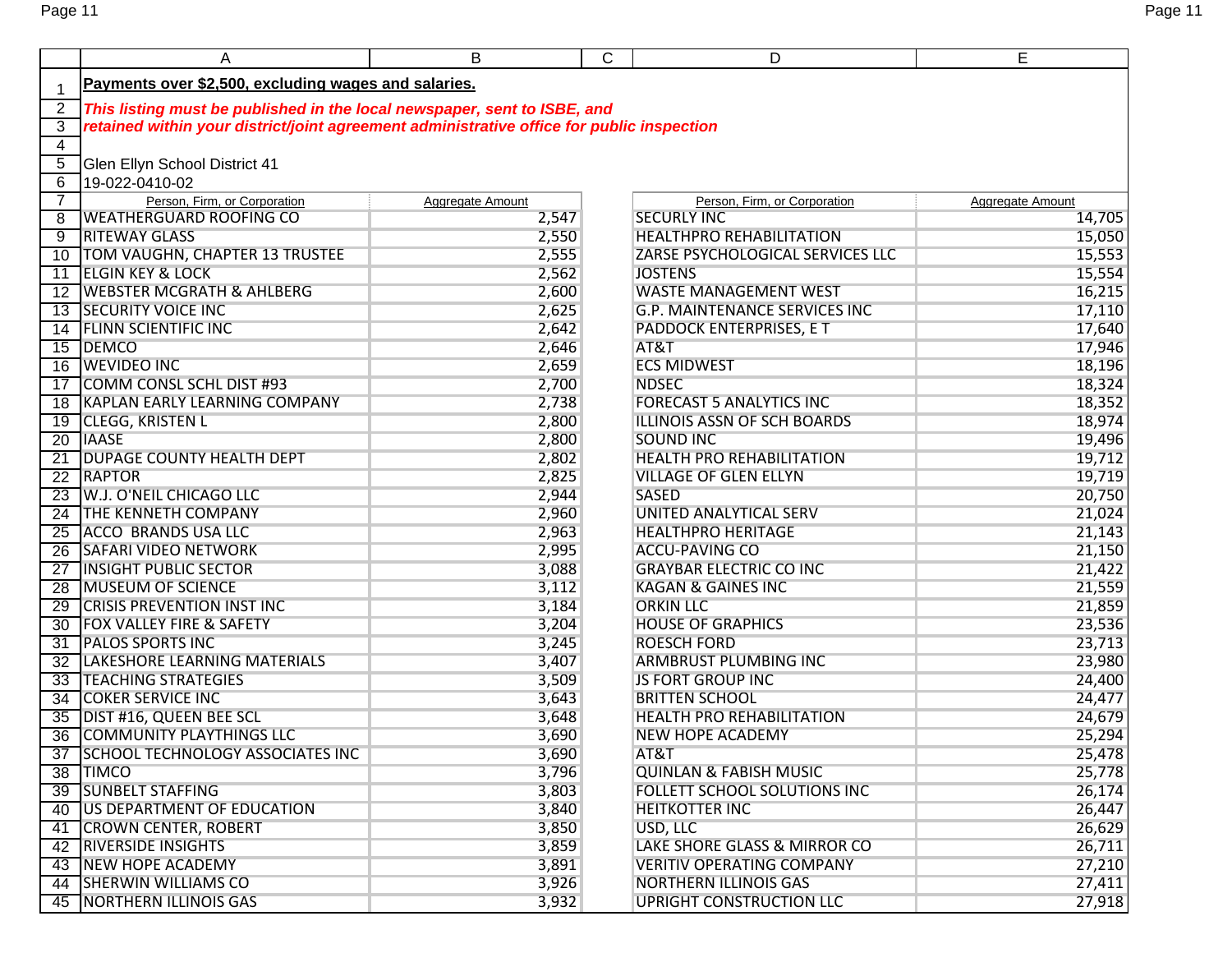|                 | A                                       | B     | C | D                                    | E      |
|-----------------|-----------------------------------------|-------|---|--------------------------------------|--------|
| 46              | <b>READING &amp; WRITING PROJECT</b>    | 4,000 |   | <b>REV TRAK</b>                      | 28,136 |
| 47              | S.N.T. ED. CONSULTING LLC               | 4,000 |   | <b>KOZAK CUSTOM LANDSCAPES</b>       | 28,623 |
| 48              | <b>SCHOLASTIC INC</b>                   | 4,018 |   | <b>APPLE COMPUTER</b>                | 28,761 |
| 49              | <b>WORTHINGTON DIRECT</b>               | 4,029 |   | UNITED RADIO COMMUNICATIONS          | 29,154 |
| 50              | <b>SCHOOL PERCEPTIONS LLC</b>           | 4,050 |   | <b>AFSCME</b>                        | 29,547 |
| 51              | <b>AMBER MECHANICAL</b>                 | 4,070 |   | <b>AMERICAN READING COMPANY</b>      | 29,800 |
| 52              | <b>SIGN IDENTITY</b>                    | 4,138 |   | <b>HEINEMANN</b>                     | 30,310 |
| 53              | <b>LEARNING A-Z</b>                     | 4,148 |   | <b>CONSORTIUM FOR EDUCTL CHANGE</b>  | 30,482 |
| 54              | <b>INNOVENTION SYSTEM LLC</b>           | 4,176 |   | <b>ACCELERATE LEARNING</b>           | 30,740 |
| 55              | <b>PIONEER ENGINEERING &amp;</b>        | 4,261 |   | <b>JUST RITE ACOUSTICS INC</b>       | 31,006 |
| 56              | <b>IGMI</b>                             | 4,268 |   | <b>GLENOAKS THERAPEUTIC DAY SCHL</b> | 32,154 |
| 57              | <b>FIRM SYSTEMS</b>                     | 4,272 |   | <b>WORTH AVE. GROUP</b>              | 32,250 |
| 58              | KEISER                                  | 4,290 |   | <b>COMMITTEE FOR CHILDREN</b>        | 36,967 |
| 59              | <b>OVERDRIVE</b>                        | 4,324 |   | US ALLIANCE FIRE PROTECTION          | 38,645 |
| 60              | <b>TYPING CLUB INC</b>                  | 4,332 |   | <b>VALOR TECHNOLOGIES INC</b>        | 38,827 |
| 61              | <b>EBSCO INFORMATION SVC</b>            | 4,347 |   | <b>BAKER TILLY VIRCHOW KRAUSE</b>    | 38,850 |
| 62              | CUSD#200                                | 4,428 |   | DIST #44, BD OF ED                   | 40,242 |
| 63              | <b>CARROLL SEATING</b>                  | 4,445 |   | <b>TIERNEY BROTHERS INC</b>          | 41,027 |
| 64              | <b>MYSTIC BLUE CRUISES</b>              | 4,500 |   | <b>C.L.DOUCETTE INC</b>              | 41,867 |
| 65              | <b>COLLEY ELEVATOR CO</b>               | 4,534 |   | <b>VILLAGE OF GLEN ELLYN</b>         | 43,167 |
| 66              | <b>RESTROOM DIRECT</b>                  | 4,538 |   | SHADEOLOGY LLC                       | 44,398 |
| 67              | <b>COMPLETE NORTHERN ILLINOIS FENCE</b> | 4,550 |   | <b>GREAT MINDS PBC</b>               | 44,945 |
| 68              | THE CENTER: RESOURCES FOR               | 4,560 |   | <b>VANGUARD ENERGY SERVICES LLC</b>  | 46,958 |
| 69              | <b>ROE PROFESSIONAL SERVICES #19</b>    | 4,625 |   | <b>LOWERY MCDONNELL</b>              | 47,716 |
| $\overline{70}$ | <b>WEST MUSIC CO</b>                    | 4,910 |   | <b>RELIANCE STANDARD LIFE</b>        | 48,167 |
| $\overline{71}$ | <b>NCS PEARSON</b>                      | 5,108 |   | <b>SCHOOL SPECIALTY</b>              | 48,598 |
| $\overline{72}$ | <b>GUIDING LIGHT ACADEMY</b>            | 5,120 |   | <b>RICOH</b>                         | 54,241 |
| 73              | <b>ERIKSSON ENGINEEERING ASSOC INC</b>  | 5,200 |   | M.S. SEBASTIAN PAINTING INC          | 55,622 |
| 74              | ROSCOE CO                               | 5,378 |   | <b>AMERICAN GRADING INC</b>          | 55,962 |
| 75              | <b>LEND</b>                             | 5,424 |   | <b>INNOVATIVE MODULAR SOLUTIONS</b>  | 56,261 |
| 76              | <b>AIR FILTER ENGINEERS</b>             | 5,433 |   | <b>CHILD'S VOICE SCHOOL</b>          | 57,074 |
| 77              | NELSON WESTERBERG OF IL INC             | 5,485 |   | <b>OOSTERBAAN &amp; SONS CO</b>      | 58,479 |
| $\overline{78}$ | <b>YOUNG'S APPLIANCES</b>               | 5,598 |   | <b>GIANT STEPS</b>                   | 58,677 |
| 79              | BLACKBOARD                              | 5,641 |   | <b>EXPERT PAY</b>                    | 61,027 |
| 80              | <b>WENGER CORP</b>                      | 5,708 |   | HUFCOR INC DBA HUFCOR CHICAGO        | 63,575 |
| 81              | <b>BOOKSTORE LTD, THE</b>               | 5,904 |   | <b>CALL ONE</b>                      | 65,175 |
| 82              | <b>INFINITE CONNECTIONS INC</b>         | 6,000 |   | PROFESSIONAL PAVING & CONCRETE       | 65,212 |
|                 | 83 BRIDGES FOR LANGUAGE, TRNG &         | 6,085 |   | PALMER HAMILTON LLC                  | 66,158 |
|                 | 84 TASC                                 | 6,149 |   | DIST #15, MARQUARDT SCL              | 67,162 |
|                 | 85 YELLOW FOLDER                        | 6,150 |   | SYNCB/AMAZON                         | 67,886 |
|                 | 86 MSDSONLINE INC                       | 6,198 |   | <b>SKYWARD INC</b>                   | 74,368 |
|                 | 87 HERFF JONES                          | 6,276 |   | <b>FIRST EAGLE BANK</b>              | 75,725 |
|                 | 88 CASE LOTS                            | 6,287 |   | <b>INCLUSIVE SCHOOLING</b>           | 78,763 |
|                 | <b>89 OTIS ELEVATOR INC</b>             | 6,345 |   | <b>CONSOLIDATED FLOORING OF</b>      | 80,358 |
|                 | 90 VERIZON WIRELESS                     | 6,426 |   | <b>LA FORCE</b>                      | 91,490 |
|                 | 91 BLICK, DICK                          | 6,522 |   | SOARING EAGLE ACADEMY                | 91,771 |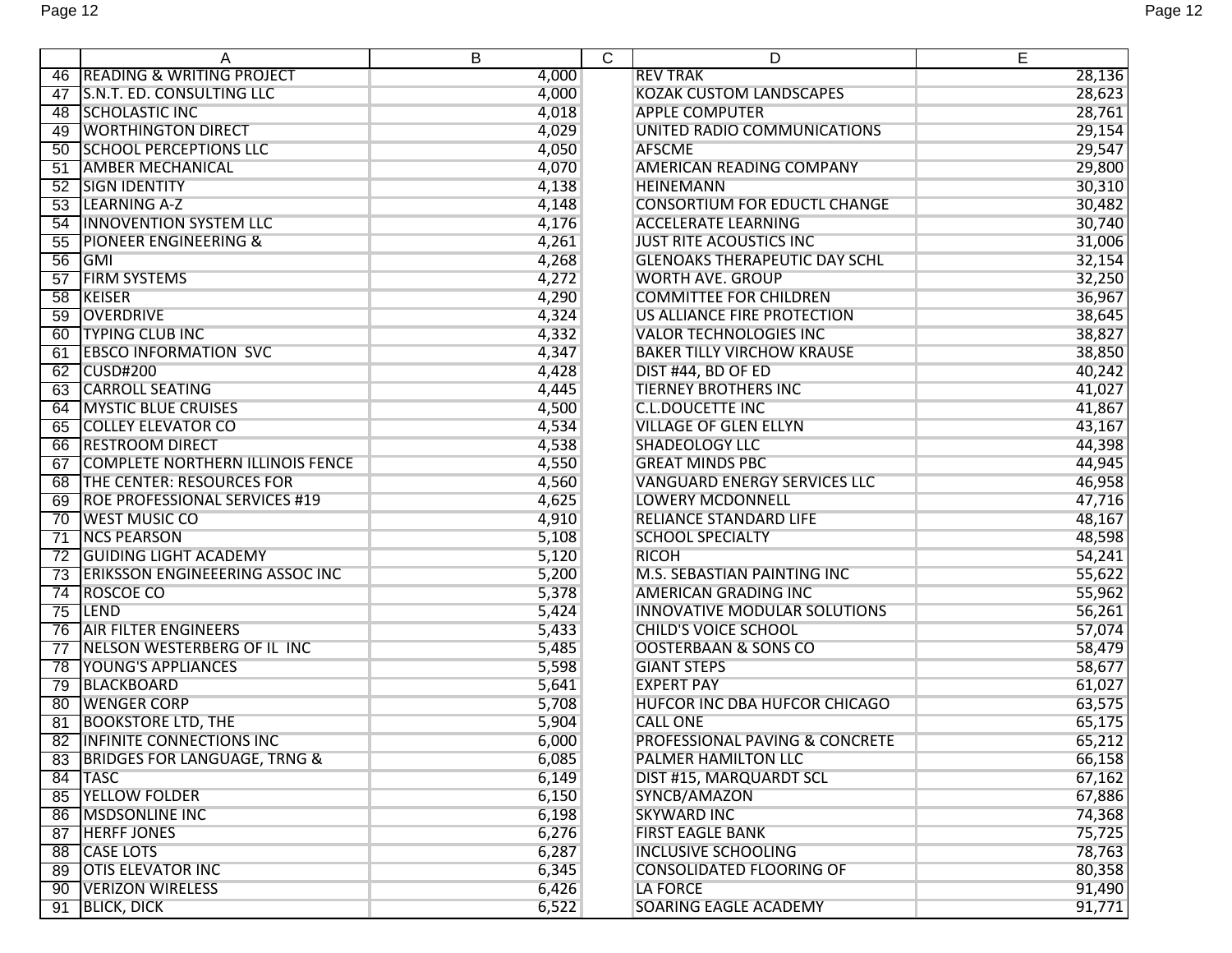|     | Α                                      | B      | C | D                                          | E         |
|-----|----------------------------------------|--------|---|--------------------------------------------|-----------|
| 92  | <b>SCHOLASTIC INC TRADE</b>            | 6,788  |   | <b>GREAT MINDS LLC</b>                     | 94,938    |
| 93  | CHICAGO NEURODEVELOPMENTAL             | 6,800  |   | <b>NWEA</b>                                | 99,730    |
| 94  | <b>PITNEY BOWES</b>                    | 6,939  |   | <b>BREEZY HILL NURSERY INC</b>             | 106,755   |
| 95  | <b>BRAIN POP LLC</b>                   | 7,076  |   | <b>DISCOVERY BENEFITS</b>                  | 114,156   |
| 96  | <b>COUGHLAN COMPANIES INC</b>          | 7,106  |   | <b>CLARE WOODS ACADEMY</b>                 | 116,813   |
| 97  | <b>HAPARA</b>                          | 7,200  |   | <b>METRO PREP</b>                          | 117,721   |
| 98  | <b>CONSERV FS</b>                      | 7,288  |   | MCKINNEY STEEL & SALES INC                 | 119,518   |
| 99  | <b>MAKE MUSIC INC</b>                  | 7,360  |   | <b>REGENCY TILE INC</b>                    | 120,368   |
| 100 | <b>TVT SERVICES INC</b>                | 7,375  |   | <b>BMO MASTERCARD</b>                      | 129,891   |
| 101 | <b>EXTRA SPACE STORAGE</b>             | 7,527  |   | <b>GREEN ASSOCIATES</b>                    | 136,378   |
| 102 | <b>ILLINOIS DEPT EMPLOY SECURTY</b>    | 7,575  |   | <b>KANSAS STATE BANK</b>                   | 137,344   |
|     | 103 FERGUSON                           | 7,592  |   | <b>FRANCZEK RADELET</b>                    | 149,681   |
|     | 104 SCHINDLER ELEVATOR CORPORATION     | 7,650  |   | ELLIOTT CONSTRUCTION CORP                  | 155,524   |
|     | 105 WEST INTERACTIVE SERVICES CORP     | 7,751  |   | MCHENRY GLASS & MIRROR INC                 | 166,664   |
|     | <b>106 PIONEER VALLEY BOOKS</b>        | 7,814  |   | <b>WAREHOUSE DIRECT</b>                    | 173,515   |
|     | 107 MENARDS                            | 7,872  |   | <b>INTERSTATE ELECTRONICS CO</b>           | 174,803   |
|     | <b>108 DISCOVERY EDUCATION</b>         | 8,000  |   | <b>IWANSKI MASONRY INC</b>                 | 187,467   |
|     | 109 MARVELOUS MINDS                    | 8,000  |   | <b>GLEN ELLYN EDUCATION ASSN</b>           | 193,607   |
|     | 110 AMPLIFIED IT                       | 8,049  |   | INTERNATIONAL DECORATORS INC               | 203,825   |
|     | <b>111 JUNIOR LIBRARY GUILD</b>        | 8,187  |   | AMERICAN CAPITAL FINANCIAL                 | 204,906   |
|     | 112 FUN AND FUNCTION                   | 8,440  |   | <b>R B CONSTRUCTION</b>                    | 219,081   |
|     | 113 HAWTHORN ASSOC OF LAKE COUNTY      | 8,469  |   | OLIVE GROVE LANDSCAPING INC                | 230,690   |
|     | <b>114 HUMANEX VENTURES</b>            | 8,800  |   | <b>LARSON EQUIPMENT &amp; FURNITURE CO</b> | 238,423   |
|     | <b>115 EMBRACE EDUCATION</b>           | 9,050  |   | PACE SYSTEMS INC                           | 259,998   |
|     | 116 FILTER SERVICES INC                | 9,340  |   | NORTHERN ILLINOIS TERRAZZO & TILE          | 288,188   |
| 117 | <b>ACQUA CONTRACTORS CORP</b>          | 9,525  |   | <b>BREAK THRU ENTERPRISES</b>              | 303,054   |
|     | 118 AUTOMATIC BUILDING CONTROLS LLC    | 9,913  |   | <b>CLIC</b>                                | 325,111   |
|     | 119 SCHOLASTIC MAGAZINES               | 9,969  |   | <b>CONSTELLATION NEWENERGY INC</b>         | 340,751   |
| 120 | <b>AMERICAN SOLUTIONS FOR BUSINESS</b> | 9,975  |   | <b>WIGHT &amp; COMPANY</b>                 | 350,461   |
| 121 | UNITED STATES POSTAL SERVICE           | 10,000 |   | MCWILLIAMS ELECTRIC CO                     | 457,809   |
| 122 | MINAHAN, JESSICA                       | 10,295 |   | <b>HS TRANSPORTATION</b>                   | 465,064   |
| 123 | <b>SENTINEL TECHNOLOGIES</b>           | 10,336 |   | <b>HARGRAVE BUILDERS INC</b>               | 479,694   |
|     | 124 H2I GROUP                          | 11,122 |   | <b>CDW GOVERNMENT</b>                      | 494,823   |
| 125 | UNIVERSAL TAXI DISPATCH                | 11,253 |   | A LAMP CONCRETE CONTRACTORS                | 504,134   |
|     | 126 JANDA, JEFF & MELISSA              | 11,461 |   | DEKALB MECHANICAL INC                      | 509,975   |
| 127 | <b>LEARNING TECHNIQUES LTD</b>         | 11,820 |   | <b>VORTEX COMMERCIAL FLOORING</b>          | 575,505   |
|     | 128 EXPLORE LEARNING                   | 11,862 |   | <b>PCM</b>                                 | 585,529   |
|     | 129 TEXTHELP INC                       | 12,169 |   | MECHANICAL INCORPORATED                    | 586,153   |
|     | 130 COIT DRAPERY CLEANERS              | 12,185 |   | <b>MARQUARDT SCHOOL DISTRICT 15</b>        | 605,034   |
|     | 131 HALDEMAN-HOMME                     | 12,756 |   | <b>FIFTH THIRD BANK</b>                    | 616,538   |
|     | <b>132 HADLEY JUNIOR HIGH SCHOOL</b>   | 12,787 |   | THIS                                       | 630,159   |
|     | 133 KAGAN PROFESSIONAL DEVELOPMENT     | 12,810 |   | <b>FQC</b>                                 | 692,154   |
|     | 134 SHRED-IT                           | 12,857 |   | <b>JIMMY Z MASONRY CORP</b>                | 692,169   |
|     | 135 INTEGRATED SYSTEMS CORP            | 12,960 |   | <b>CORRECT ELECTRIC</b>                    | 719,730   |
|     | 136 KEY2ED                             | 13,000 |   | ILL MUNICIPAL RETIREMENT FUND              | 789,980   |
|     | 137 ACTIVELY LEARN                     | 13,369 |   | <b>OMNI</b>                                | 1,035,394 |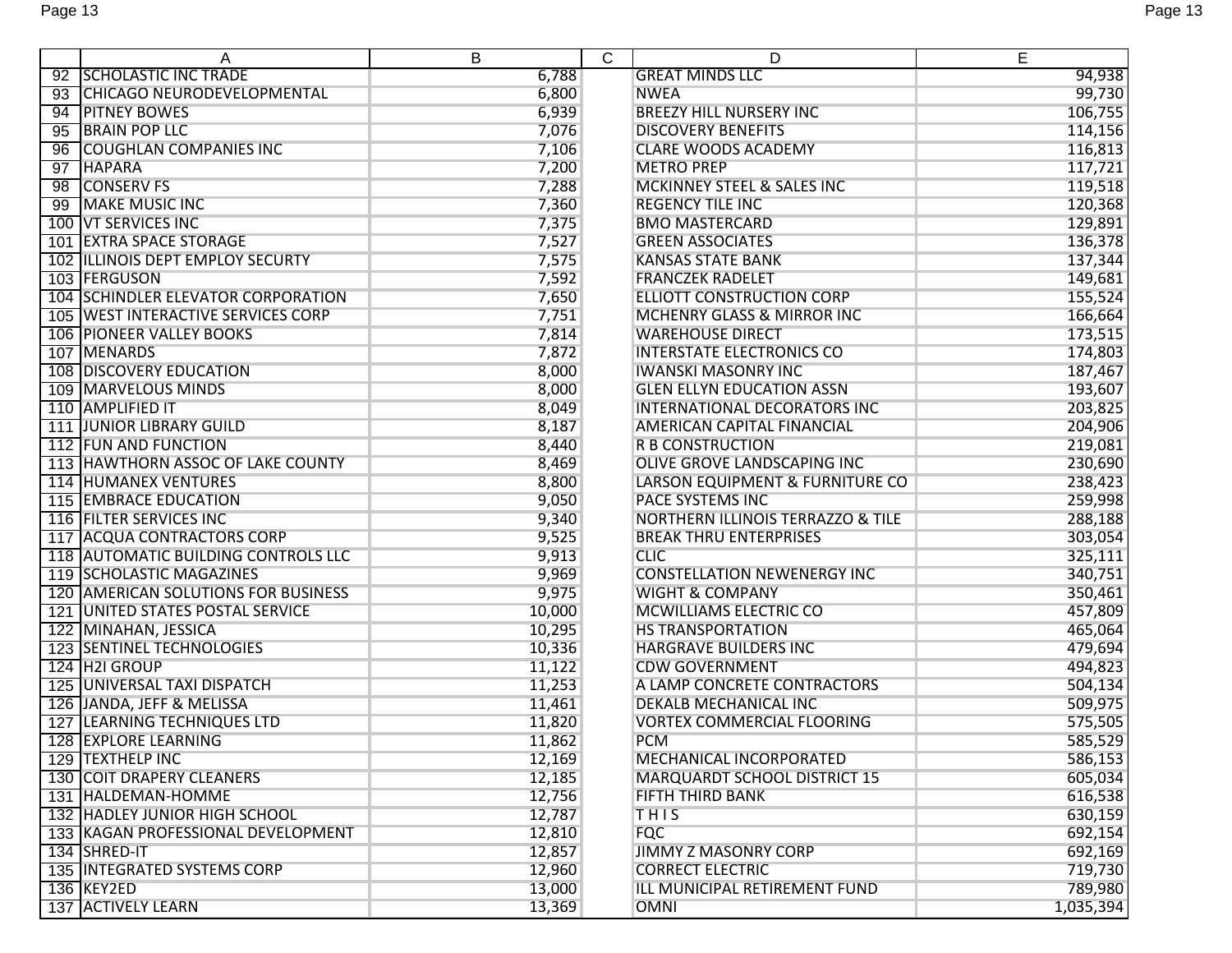|                                     | в      | $\sim$<br>◡ | D                                 |           |
|-------------------------------------|--------|-------------|-----------------------------------|-----------|
| 138 AMERICAN TAXI DISPATCH          | 13,419 |             | <b>FIRST STUDENT INC</b>          | 1,096,845 |
| 139 EDUCATION HALL LLC              | 13,500 |             | <b>METALMASTER ROOFMASTER INC</b> | 1,144,313 |
| <b>140 ILLUMINATE EDUCATION INC</b> | 13,508 |             | <b>ILLINOIS DEPT OF REVENUE</b>   | 1,242,917 |
| 141 CORRECT MONITORING SERVICES     | 13,680 |             | ELENS & MAICHIN ROOFING & S M     | 1,316,715 |
| 142 BHFX LLC                        | 13,915 |             | <b>COOP ASSN FOR SPEC EDUC</b>    | 1,388,364 |
| 143 THE DAVEY TREE EXPERT COMPANY   | 14,093 |             | F.E. MORAN, INC                   | 1,645,752 |
| 144 ECS MIDWEST LLC                 | 14,276 |             | ZIONS FIRST NATIONAL BANK         | 1,756,113 |
| 145 BISPING CONSTRUCTION CO         | 14,341 |             | <b>TEACHERS RETIREMENT SYSTEM</b> | 2,566,713 |
| <b>146 OFFICE DEPOT</b>             | 14,482 |             | <b>INTERNAL REV SERVICE</b>       | 4,233,794 |
| 147 FRONTLINE TECHNOLOGIES          | 14,631 |             | <b>EDUCATIONAL BENEFIT COOP</b>   | 6,257,762 |
| <b>148 INUTOYS LEISURE PRODUCTS</b> | 14,648 |             |                                   |           |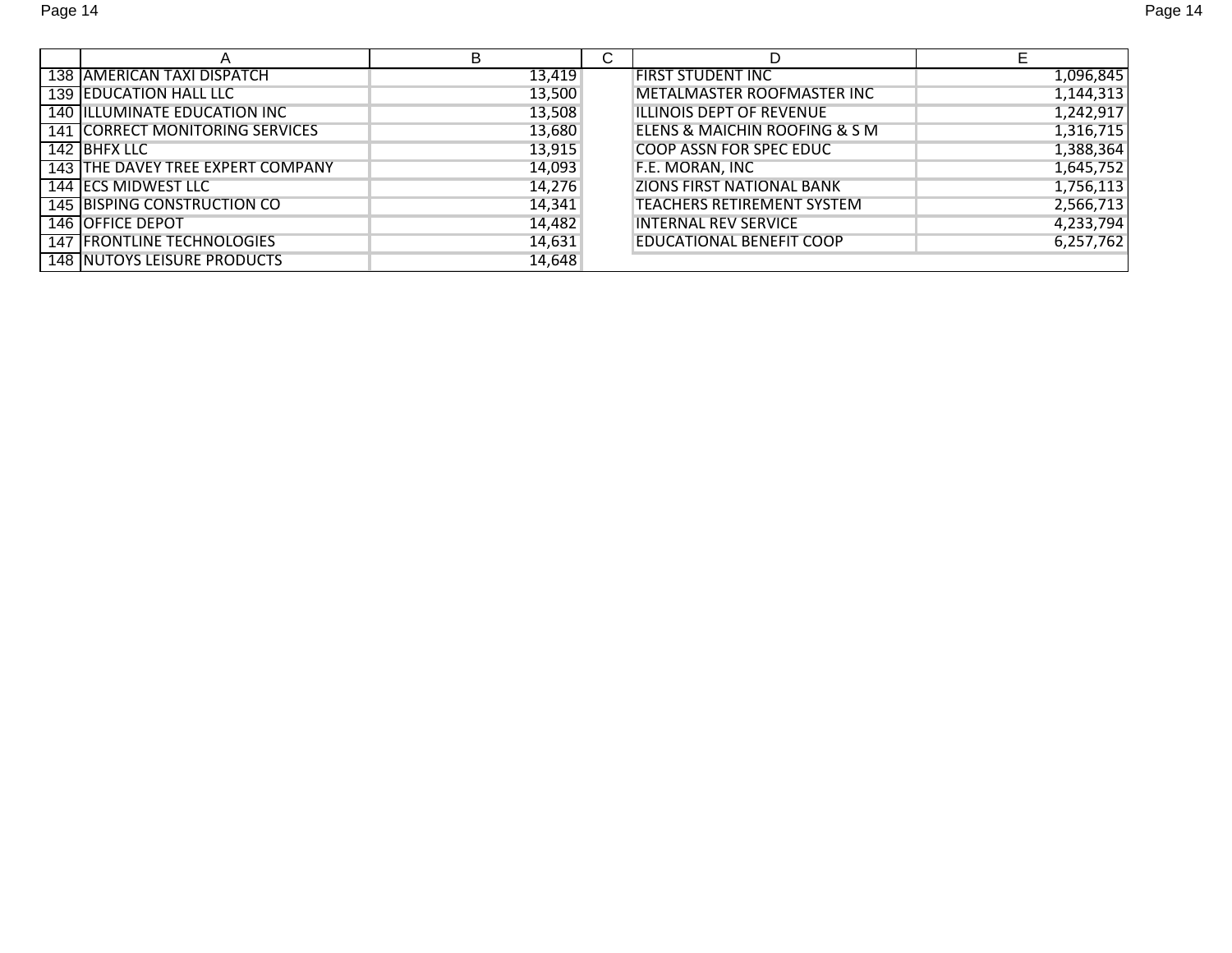|                      | A<br>В                                                               | C                       | Е<br>D                                          | F                |  |  |  |  |  |  |
|----------------------|----------------------------------------------------------------------|-------------------------|-------------------------------------------------|------------------|--|--|--|--|--|--|
| 1                    | PAYMENTS TO PERSON, FIRM, OR CORPORATION OF \$1,000 TO \$2,500       |                         |                                                 |                  |  |  |  |  |  |  |
| $\overline{2}$       |                                                                      |                         |                                                 |                  |  |  |  |  |  |  |
| $\overline{3}$       | This listing must be sent to ISBE, and retained within your          |                         |                                                 |                  |  |  |  |  |  |  |
| $\overline{4}$       | district/jointagreement administrative office for public inspection. |                         |                                                 |                  |  |  |  |  |  |  |
| $\overline{5}$       |                                                                      |                         |                                                 |                  |  |  |  |  |  |  |
| 6                    | <b>Glen Ellyn School District 41</b>                                 |                         |                                                 |                  |  |  |  |  |  |  |
| $\overline{7}$       | 19-022-0410-02                                                       |                         |                                                 |                  |  |  |  |  |  |  |
| $\overline{8}$       |                                                                      |                         |                                                 |                  |  |  |  |  |  |  |
| $\overline{9}$<br>10 | Payments of \$1,000 to \$2,500, excluding wages and salaries         |                         |                                                 |                  |  |  |  |  |  |  |
| 11                   | Person, Firm, or Corporation                                         | <b>Aggregate Amount</b> | Person, Firm, or Corporation                    | Aggregate Amount |  |  |  |  |  |  |
| 12                   | ROTARY CLUB OF GLEN ELLYN                                            | 1,000                   | PROGRESSIVE MASTERY LEARNING LLC                | 1,500            |  |  |  |  |  |  |
| 13                   | <b>DISTRICT 45 PUBLIC SCHOOLS</b>                                    | 1,001                   | <b>BENCHMARK EDUCATION CO</b>                   | 1,536            |  |  |  |  |  |  |
| 14                   | MULTI-HEALTH SYSTEMS INC                                             | 1,001                   | PEPPER, J W & SONS                              | 1,585            |  |  |  |  |  |  |
| 15                   | <b>REALLY GOOD STUFF</b>                                             | 1,001                   | <b>FOUR POINT 0</b>                             | 1,655            |  |  |  |  |  |  |
| 16                   | <b>ILLINOIS STUDENT ASSISTANCE</b>                                   | 1,018                   | <b>ACADEMIC THERAPY PUBLICATIONS</b>            | 1,663            |  |  |  |  |  |  |
| 17                   | <b>AVANT ASSESSMENTS LLC</b>                                         | 1,021                   | <b>NAWKAW</b>                                   | 1,670            |  |  |  |  |  |  |
| 18                   | ROBERTS, ELLEN                                                       | 1,033                   | <b>TRANSLATION SMART</b>                        | 1,680            |  |  |  |  |  |  |
| 19                   | <b>ALEXIAN BROS BEHAVIORIAL</b>                                      | 1,056                   | <b>MINDSIGHT</b>                                | 1,688            |  |  |  |  |  |  |
| 20                   | FIVE CORNERS ONE HR CLEANER                                          | 1,063                   | LINDEN OAKS HOSPITAL TUTORING                   | 1,699            |  |  |  |  |  |  |
| 21                   | <b>WORLD BOOK SCHOOL &amp; LIBRARY</b>                               | 1,075                   | <b>PARTITION PROS</b>                           | 1,705            |  |  |  |  |  |  |
| 22                   | <b>IDENTITRONICS C/O BAN-KOE COMPANIES</b>                           | 1,099                   | <b>SUBURBAN DOOR CHECK &amp; LOCK SERVICE</b>   | 1,721            |  |  |  |  |  |  |
| 23                   | <b>ORIENTAL TRADING CO</b>                                           | 1,103                   | JOHNSON, KELLY                                  | 1,735            |  |  |  |  |  |  |
| 24                   | <b>COMMONWEALTH EDISON</b>                                           | 1,128                   | <b>SQUEEGEE BROTHERS</b>                        | 1,750            |  |  |  |  |  |  |
| 25                   | PACKEY WEBB FORD                                                     | 1,150                   | RAYMOND JAMES & ASSOC INC                       | 1,750            |  |  |  |  |  |  |
| 26                   | <b>TEMPERATURE EQUIPMENT CORP</b>                                    | 1,159                   | MIDWEST PRINCIPALS' CENTER                      | 1,760            |  |  |  |  |  |  |
| 27                   | <b>GLEN ELLYN CHAMBER COMMERCE</b>                                   | 1,160                   | <b>GOPHER SPORT</b>                             | 1,807            |  |  |  |  |  |  |
| 28                   | <b>MORTON ARBORETUM</b>                                              | 1,182                   | <b>SHAW MEDIA</b>                               | 1,865            |  |  |  |  |  |  |
| 29                   | <b>DISCOUNT SCHOOL SUPPLY</b>                                        | 1,185                   | <b>WORLD BOOK INC</b>                           | 1,876            |  |  |  |  |  |  |
| 30                   | <b>AMLE</b>                                                          | 1,197                   | <b>STAPLES ADVANTAGE</b>                        | 1,917            |  |  |  |  |  |  |
| 31                   | JAY STREAM MIDDLE SCHOOL                                             | 1,200                   | <b>AQUASCAPE</b>                                | 1,950            |  |  |  |  |  |  |
| 32                   | LEN'S ACE HARDWARE                                                   | 1,200                   | <b>B &amp; F CONSTRUCTION CODE SERVICES INC</b> | 2,021            |  |  |  |  |  |  |
| 33                   | <b>BUCKLEY, BETSY</b>                                                | 1,208                   | <b>BATTERIES PLUS</b>                           | 2,028            |  |  |  |  |  |  |
| 34                   | STREAMWOOD BEHAVIORAL HEALTHCARE                                     | 1,248                   | LIFE FITNESS                                    | 2,057            |  |  |  |  |  |  |
| 35                   | <b>SUPERIOR LABOR SOLUTIONS</b>                                      | 1,250                   | MASTERLIBRARY LLC                               | 2,070            |  |  |  |  |  |  |
| 36                   | <b>HOUGHTON MIFFLING RECEIVABLES CO</b>                              | 1,256                   | FOREST PRESERVE DISTRICT OF DUPAGE              | 2,075            |  |  |  |  |  |  |
| 37                   | DIFFERENT ROADS TO LEARNING                                          | 1,274                   | <b>MCCLOUD AQUATICS</b>                         | 2,142            |  |  |  |  |  |  |
| 38                   | <b>ASCD</b>                                                          | 1,295                   | SOUTH SIDE CONTROL SUPPLY                       | 2,157            |  |  |  |  |  |  |
| 39                   | <b>HOUSEWRIGHT, LINDA</b>                                            | 1,300                   | <b>ENCYCLOPEDIA BRITTANICA</b>                  | 2,200            |  |  |  |  |  |  |
| 40                   | <b>WILSON LANGUAGE TRAINING CORP</b>                                 | 1,348                   | PERFECTION WINDOW FILMS                         | 2,300            |  |  |  |  |  |  |
| 41                   | <b>CHICAGO LITERACY GROUP</b>                                        | 1,350                   | <b>KESSOR ENTER DBA S.L.S.</b>                  | 2,314            |  |  |  |  |  |  |
| 42                   | <b>THERMOSYSTEMS</b>                                                 | 1,351                   | ILLINOIS ASSN OF SCHOOL ADM                     | 2,370            |  |  |  |  |  |  |
| 43                   | <b>INSPIRE INCLUSION</b>                                             | 1,369                   | <b>GLENDALE LAKES GOLF CLUB</b>                 | 2,373            |  |  |  |  |  |  |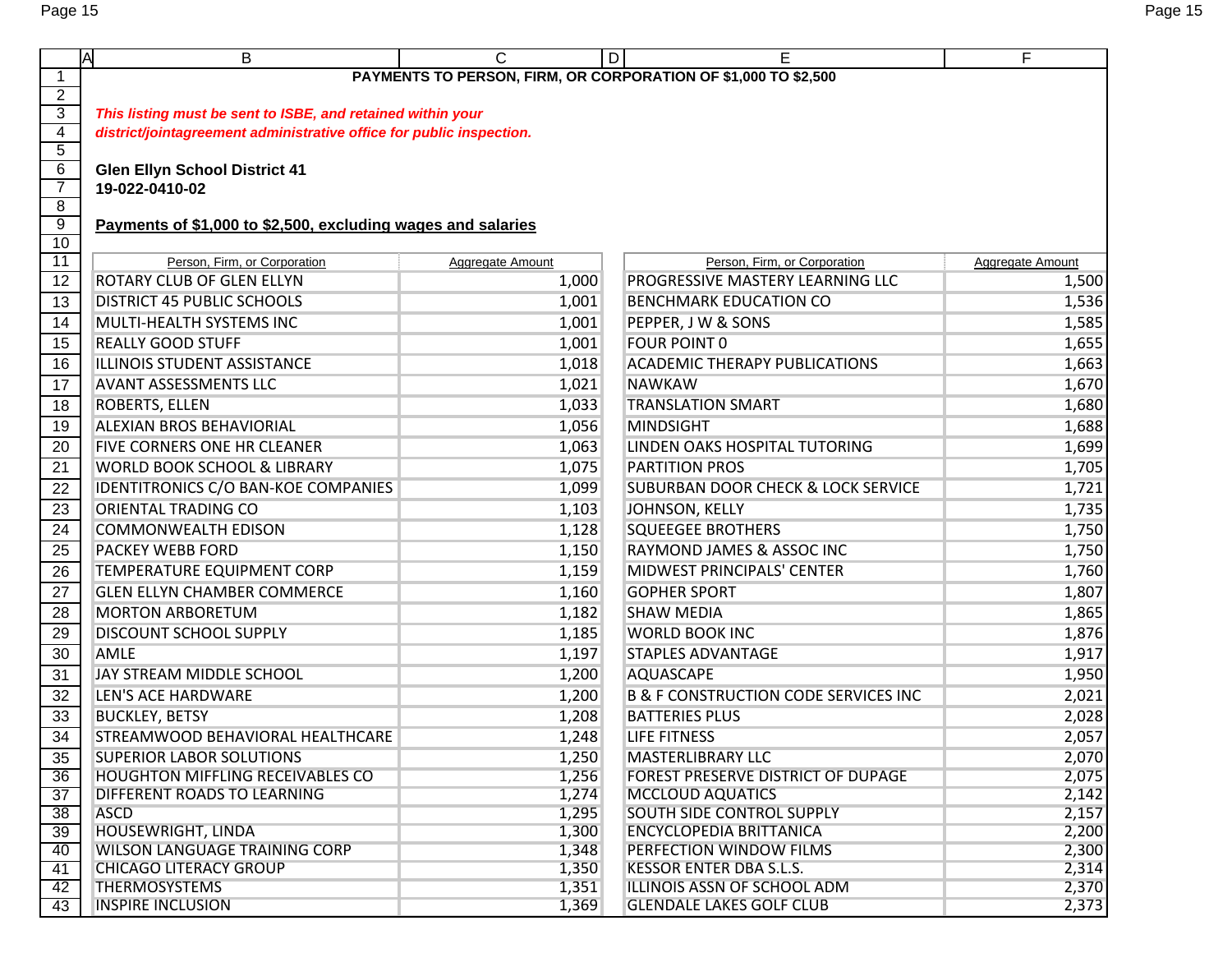|    |                                        |       | D |                              |       |
|----|----------------------------------------|-------|---|------------------------------|-------|
| 44 | ASSOC OF ILLINOIS MIDDLE-GRADE         | 1,400 |   | OLSEN. ELIZABETH             | 2,400 |
| 45 | <b>HINSDALE BANK AND TRUST COMPANY</b> | 1,406 |   | YWCA METROPOLITAN CHICAGO    | 2,450 |
| 46 | <b>ENCOURAGING ARTS INC</b>            | 1,440 |   | <b>PEARSON</b>               | 2.457 |
| 47 | <b>ROBINSON, ANGELA M</b>              | 1,444 |   | <b>MAROUS &amp; COMPANY</b>  | 2,500 |
| 48 | <b>MIDWEST SALT</b>                    | 1,455 |   | <b>CYBOR FIRE PROTECTION</b> | 2,500 |
| 49 | <b>BUSINESS SOLVER</b>                 | 1,460 |   |                              |       |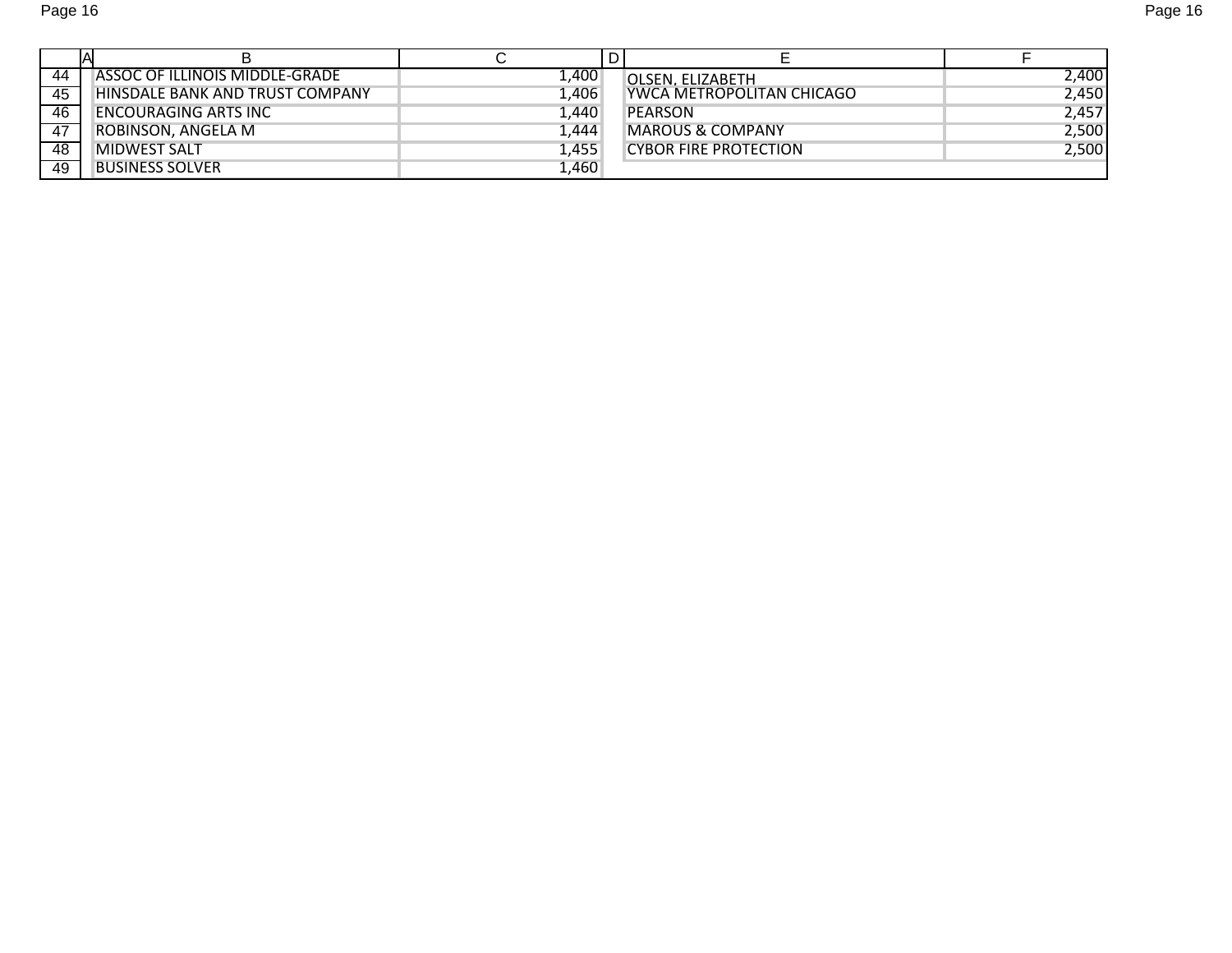|                                  | A<br>B                                                             | C                                                          | Е                                    | F                       |  |  |  |  |  |
|----------------------------------|--------------------------------------------------------------------|------------------------------------------------------------|--------------------------------------|-------------------------|--|--|--|--|--|
| 1                                |                                                                    | PAYMENTS TO PERSON, FIRM, OR CORPORATION OF \$500 TO \$999 |                                      |                         |  |  |  |  |  |
| $\overline{2}$                   |                                                                    |                                                            |                                      |                         |  |  |  |  |  |
| $\overline{3}$                   | This listing must be retained within your district/joint agreement |                                                            |                                      |                         |  |  |  |  |  |
| $\overline{4}$<br>$\overline{5}$ | administrative office for public inspection.                       |                                                            |                                      |                         |  |  |  |  |  |
| $\overline{6}$                   | <b>Glen Ellyn School District 41</b>                               |                                                            |                                      |                         |  |  |  |  |  |
| $\overline{7}$                   | 19-022-0410-02                                                     |                                                            |                                      |                         |  |  |  |  |  |
| $\overline{8}$                   |                                                                    |                                                            |                                      |                         |  |  |  |  |  |
| $\overline{9}$                   | Payments of \$500 to \$999, excluding wages and salaries.          |                                                            |                                      |                         |  |  |  |  |  |
| 10                               |                                                                    |                                                            |                                      |                         |  |  |  |  |  |
| 11                               | Person, Firm, or Corporation                                       | Aggregate Amount                                           | Person, Firm, or Corporation         | <b>Aggregate Amount</b> |  |  |  |  |  |
| $\overline{12}$                  | STEPHEN, STEPHANIE                                                 | 500                                                        | TREADWAY, KATHERINE                  | 683                     |  |  |  |  |  |
| 13                               | ROBERT A HEADRICK & ASSOC INC                                      | 500                                                        | ROBBINS SCHWARTZ NICHOLAS            | 688                     |  |  |  |  |  |
| 14                               | <b>ABBOTT, CHRISTOPHER C</b>                                       | 501                                                        | LINCOLN LIBRARY PRESS INC            | 688                     |  |  |  |  |  |
| 15                               | PAULA KLUTH CONSULTING                                             | 501                                                        | <b>DESCON</b>                        | 690                     |  |  |  |  |  |
| 16                               | NATIONAL AUTISM RESOURCES                                          | 506                                                        | <b>DECKER EQUIPMENT</b>              | 693                     |  |  |  |  |  |
| 17                               | PAPINEAU, NICHOLAS                                                 | 522                                                        | <b>SUNDANCE NEWBRIDGE</b>            | 704                     |  |  |  |  |  |
| 18                               | THE HOME DEPOT PRO                                                 | 523                                                        | <b>COMLABS</b>                       | 705                     |  |  |  |  |  |
| 19                               | HARNACK, MANDY BAJEK                                               | 525                                                        | PRO-ED                               | 711                     |  |  |  |  |  |
| 20                               | MACGILL & CO, WM V                                                 | 527                                                        | <b>SUPERIOR AIR-GROUND</b>           | 720                     |  |  |  |  |  |
| 21                               | AT&T                                                               | 528                                                        | <b>ADVENTIST GLENOAKS TDS</b>        | 750                     |  |  |  |  |  |
| 22                               | DIST #41, BD OF ED                                                 | 537                                                        | <b>MONARCH RENOVATION INC</b>        | 754                     |  |  |  |  |  |
| 23                               | <b>BIOMETRICS IMPRESSIONS CORP</b>                                 | 540                                                        | NAPERVILLE CENTRAL HIGH SCL          | 755                     |  |  |  |  |  |
| 24                               | <b>BROOKES PUBLISHING</b>                                          | 541                                                        | NICKY'S FOLDERS/ROCHESTER 100        | 771                     |  |  |  |  |  |
| $\overline{25}$                  | DREISILKER ELECTRIC MOTORS                                         | 549                                                        | <b>FEUERBORN, RITA</b>               | 783                     |  |  |  |  |  |
| 26                               | <b>CENTRAL DUPAGE HOSPITAL</b>                                     | 552                                                        | PRESSLY, ELLE K                      | 783                     |  |  |  |  |  |
| 27                               | A RELIABLE PRINTING                                                | 571                                                        | TERRACYCLE REGULATED WASTE LLC       | 809                     |  |  |  |  |  |
| 28                               | O'BRIEN, LAUREL                                                    | 584                                                        | <b>TEACHTOWN INC</b>                 | 823                     |  |  |  |  |  |
| 29                               | CAMPBELL, PANA                                                     | 600                                                        | <b>BUREAU OF EDUC &amp; RESEARCH</b> | 837                     |  |  |  |  |  |
| 30                               | <b>CYBERREEF SOLUTIONS</b>                                         | 600                                                        | <b>MCANINCH ARTS CENTER</b>          | 880                     |  |  |  |  |  |
| 31                               | SOLTERO, SONIA W                                                   | 600                                                        | <b>JENNY &amp; JOHN'S EMBROIDERY</b> | 880                     |  |  |  |  |  |
| 32                               | <b>BILINGUAL EDUCATIONAL</b>                                       | 600                                                        | <b>GARBANZO</b>                      | 894                     |  |  |  |  |  |
| 33                               | SPEECHPATH LLC                                                     | 600                                                        | ILLINOIS STATE UNIVERSITY            | 900                     |  |  |  |  |  |
| 34                               | <b>VIRCO</b>                                                       | 603                                                        | SCHOOLSIN LLC                        | 913                     |  |  |  |  |  |
| 35                               | <b>LRP PUBLICATIONS</b>                                            | 604                                                        | <b>READ NATURALLY</b>                | 920                     |  |  |  |  |  |
| 36                               | <b>ACI SPECIALTY BENEFITS</b>                                      | 610                                                        | KAZMI, SYEDA AZRA                    | 925                     |  |  |  |  |  |
| 37                               | <b>ARMSTRONG, IAN S</b>                                            | 623                                                        | <b>CITADEL INFORMATION MGMT</b>      | 931                     |  |  |  |  |  |
| 38                               | <b>BOUND TO STAY BOUND BOOKS</b>                                   | 640                                                        | <b>US GAMES INC</b>                  | 935                     |  |  |  |  |  |
| 39                               | <b>LAWSON PRODUCTS</b>                                             | 650                                                        | SWEETWATER                           | 952                     |  |  |  |  |  |
| 40                               | <b>NELCO</b>                                                       | 674                                                        | SAFE-DI AWARDS COMPANY               | 958                     |  |  |  |  |  |